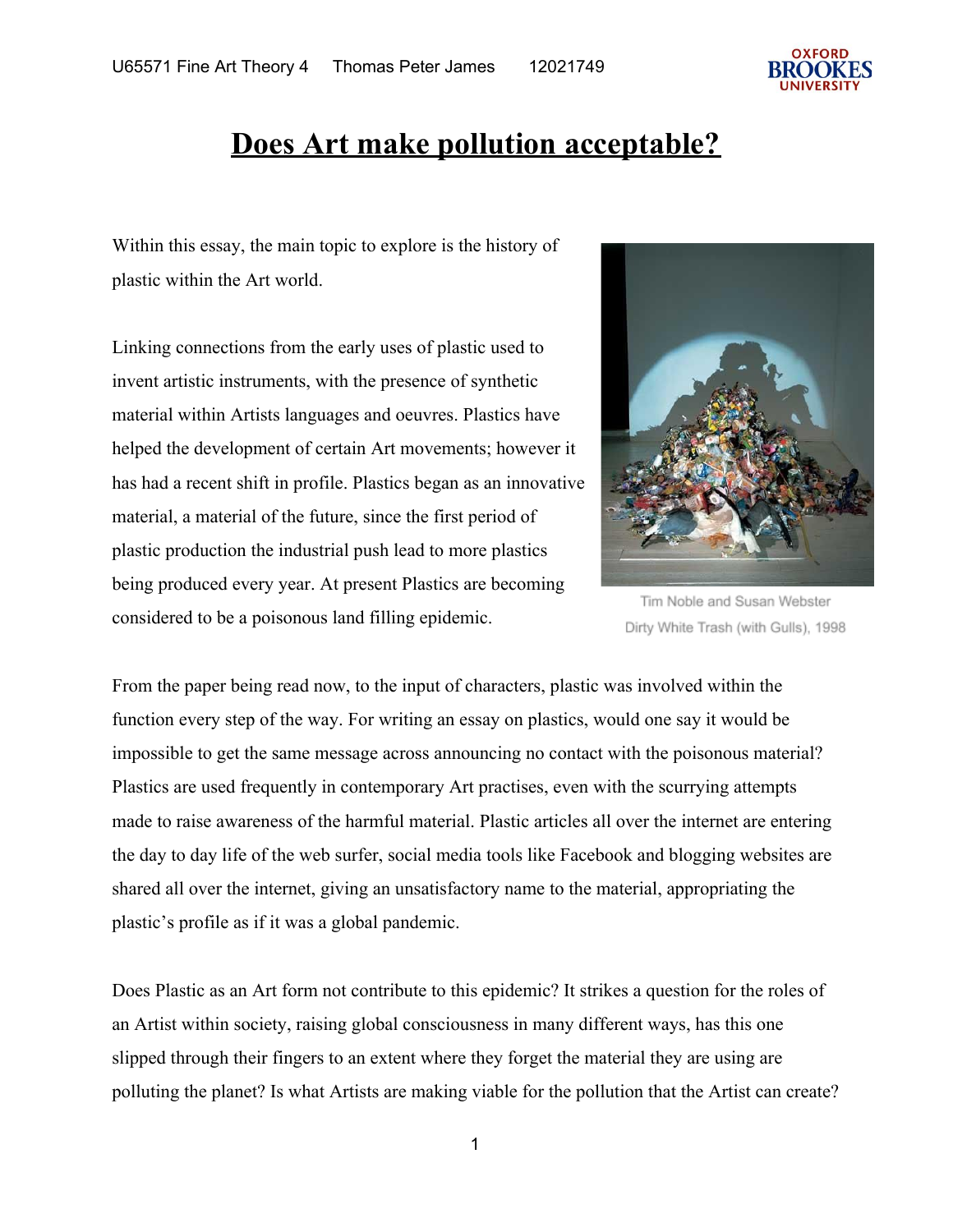Does using plastics in the Art work pollute the whole essence of it? All these questions will be discussed within this essay, using art movements that use plastics within their practises.

Plastics are, the sustainability of the material is often debated within the day to day world, resulting in the countries of Europe enforcing a fee for the purchase of any plastic bag. The overuse of the material is getting to a point where the law is changing, "In 2011, [Wales](http://www.bbc.co.uk/news/uk-wales-politics-34138414) started charging 5p per bag and saw a 71% drop in the number used by customers." (5p Bags, BBC News, 2015).

Arguably this dramatic enforcement through the plastic bags brought out a broad awareness of the material, as much as blogs and social media are concerned. The usage of plastic is becoming provocative. Something so accessible like shopping bags has become challenged by Wales and even England.

The countries have responded to their use of plastic and decided to act upon these terms, for instance a 'bag for life' is the product of a government's attempt to cull the over uses of plastic, what attempts have artists made in order to promote the over uses of plastics?

Where plastic meets culture and design shows an enormous paradox. The way it helps to shape the landfills of the earth, to the life-giving addition it has given to cultures around us. Art, music and Science for example, have all benefited from plastics, furthermore having discouraged the uses of the material. We as a society have been sculpted on a basis of  $20<sup>th</sup>$ century innovation, the ingenuity of the 19<sup>th</sup> century discovery has reached every form of life, in 2014, we globally produced created 300,000,000 tons of plastic. (ALLDAYEVERYDAY, 2015) From designs of hand held objects to the material that enter the Art world. This unsettling argument of the global presence of plastic is becoming more and more debated. From the beaches full of plastic in Hawaii and the crisp packets left along the roads we walk, to the Birth of Art forms and plastics influence within Design. Is this the time we asked this question, Does Art make pollution acceptable?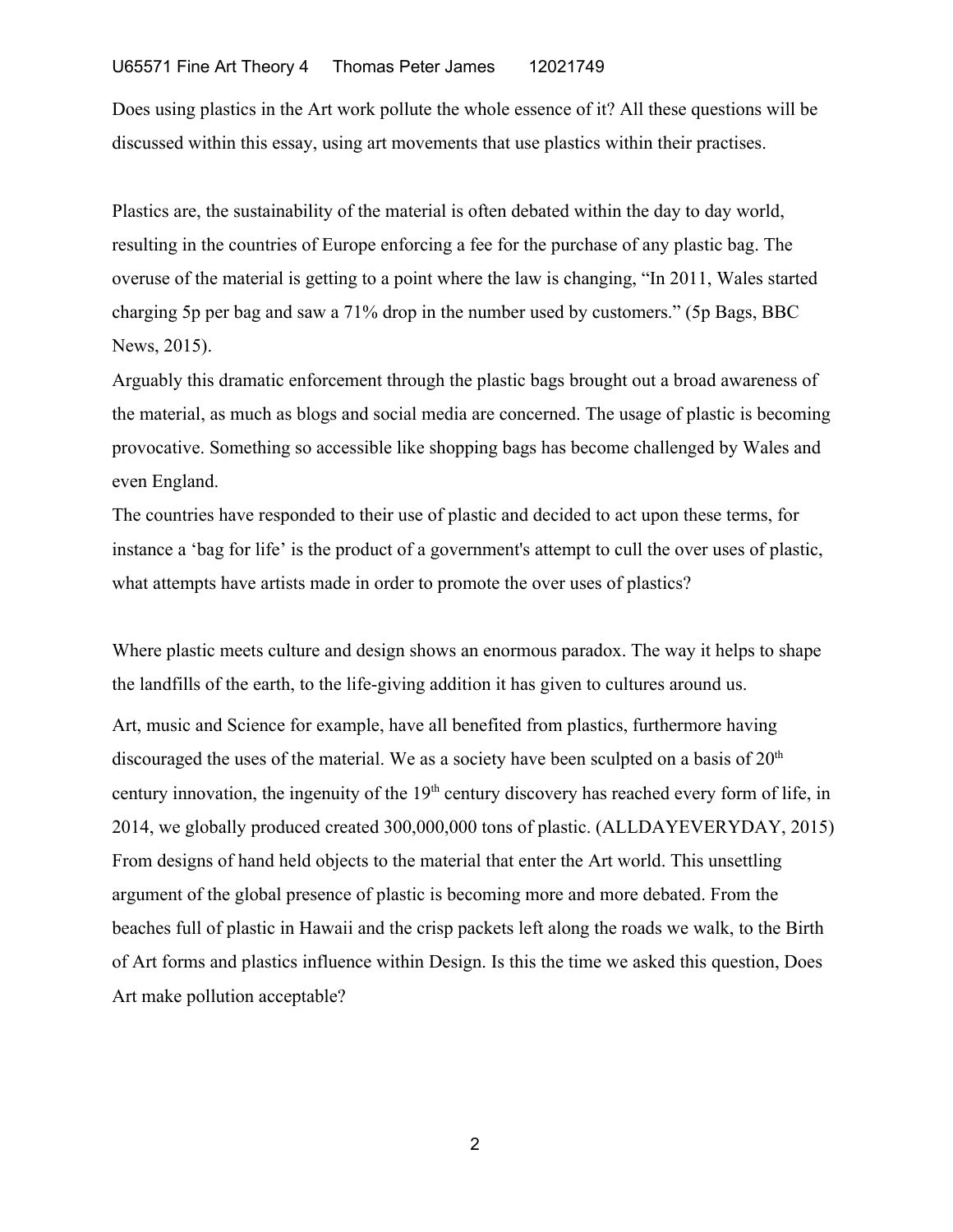#### U65571 Fine Art Theory 4 Thomas Peter James 12021749

Shortly after the birth of plastics, the history of plastics in Art begins. As early as "the birth of Celluloid Nitrate plastic in 1872" (Rich, 1963, p.365) it began its industrial journey for the creative genres as well as the scientific. Debatably, the first uses of plastics within the art world are within Photography.

 The late 19th century scientists used photography to record scientific practices, in this great era of Victorian inventions Photography's great journey had reached another milestone.

"During the 1870s and 1880s Eadweard Muybridge, an English pioneer in photography was at the forefront of technical advances that, for the first time, enabled the camera to record movement in split-seconds, and in the process captured images that the human eye had never seen before." (Tate, 2015)

Muybridge "pushed the limits of the camera's possibilities, creating world-famous images of animals and humans in motion."(Tate, 2015)

One can imagine that due to the advanced instruments that were produced by Muybridge such as; Gelatine silver prints, Muybridge's creations gave a profile of possibility within Photography that was put to the test by the pioneers of the late 19<sup>th</sup> century. Amiably the subject was true to its inventor, unless skilled in chemical processes of Photography; the uses of gelatine silver prints were not as obtainable for artists as the future manufactured plastics were.

Using Muybridge as the starting point is to show the situation before plastics became manufactured and distributed on a wide scale. One can consider that the role of becoming a Photographer at this point in time is similar to the role of an alchemist.

It wasn't until 1889, just eleven years after plastics very own creation, the course of Photographic history would have reached another one of its climaxes. In 1889, Photography became domestically accessible, holding George Eastman, Founder of the Kodak Camera Company of New York responsible. Eastman of Kodak saw an opportunity which began to manufacture plastics. Providing the right equipment to extend the uses of Photography, the medium became more accessible for more people.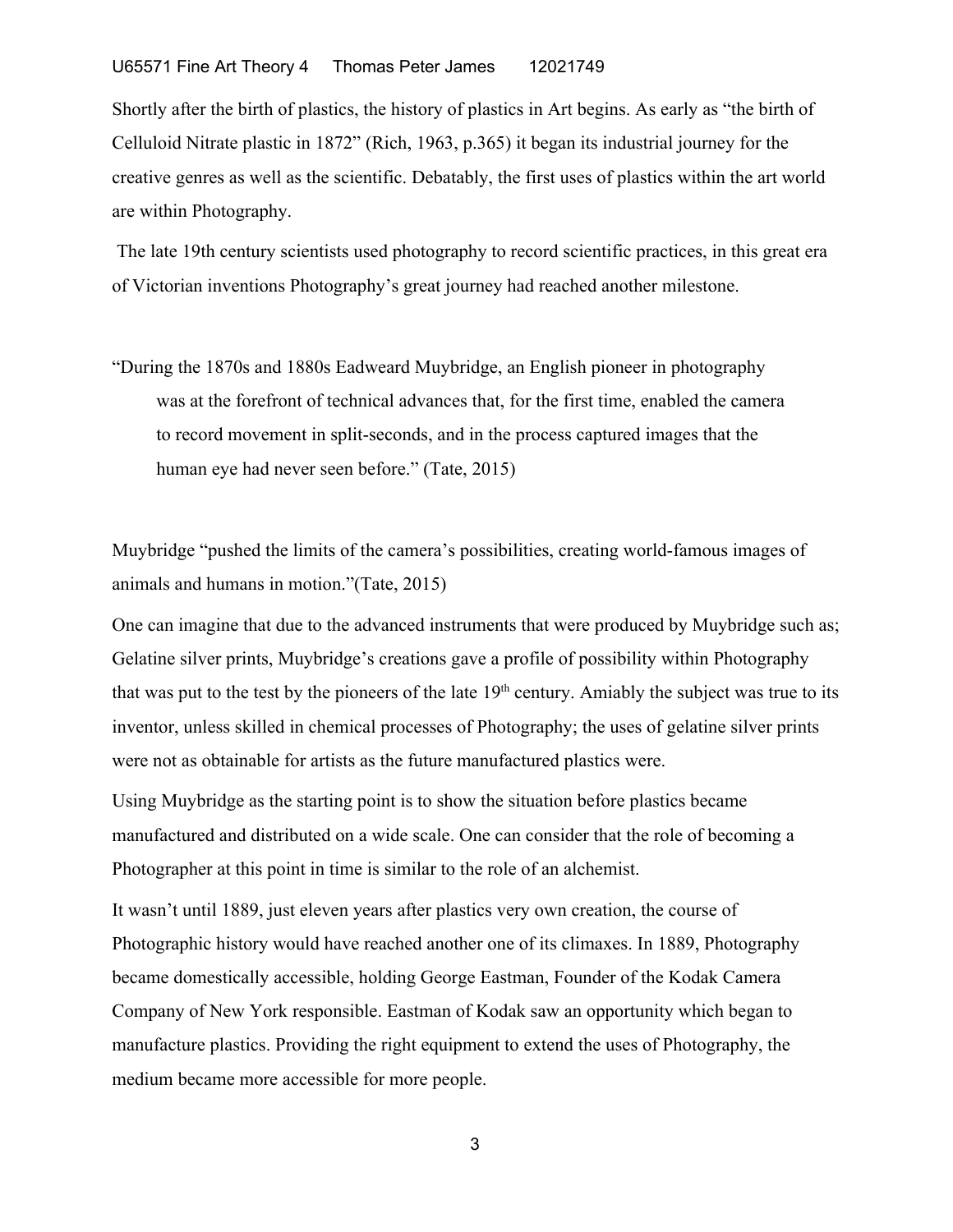### U65571 Fine Art Theory 4 Thomas Peter James 12021749

The subsequent Celluloid Nitrate film of 1889 within Eastman's domestic excursion of Photography arguably began turning a lot of potentials into possibilities. It can be argued that the phrase; "You press the button, we do the rest" (Eastman, 2015) gave Artists and Scientists of this era a greater of accessibility within photography.

A great era was born with the lens based media.

"One of the first to take advantage of the new material was Etienne-Jules Marey, who using it though his camera inventions, found that the greater toughness of celluloid enabled him to take pictures at a speed of up to hundred pictures per second." (Harding, 2015)

Marey was a French Scientist and Physiologist, using Chronophotography to record movements that were too fast for the naked eye.

Progressing from the Zoetrope, the movement was true to its subject and arguably become more appealing for the scientist due to the use of Celluloid Nitrate.

Marey displayed the first filmed images of Chronophotography to the public in 1888, where he showed the flight pattern of a pigeon and the function of a hand. Capturing images at 1/500 of a second in order to obtain the images. (Braun, 1992)



Etienne-Jules Marey, Analysis of the flight of a seagull, 1887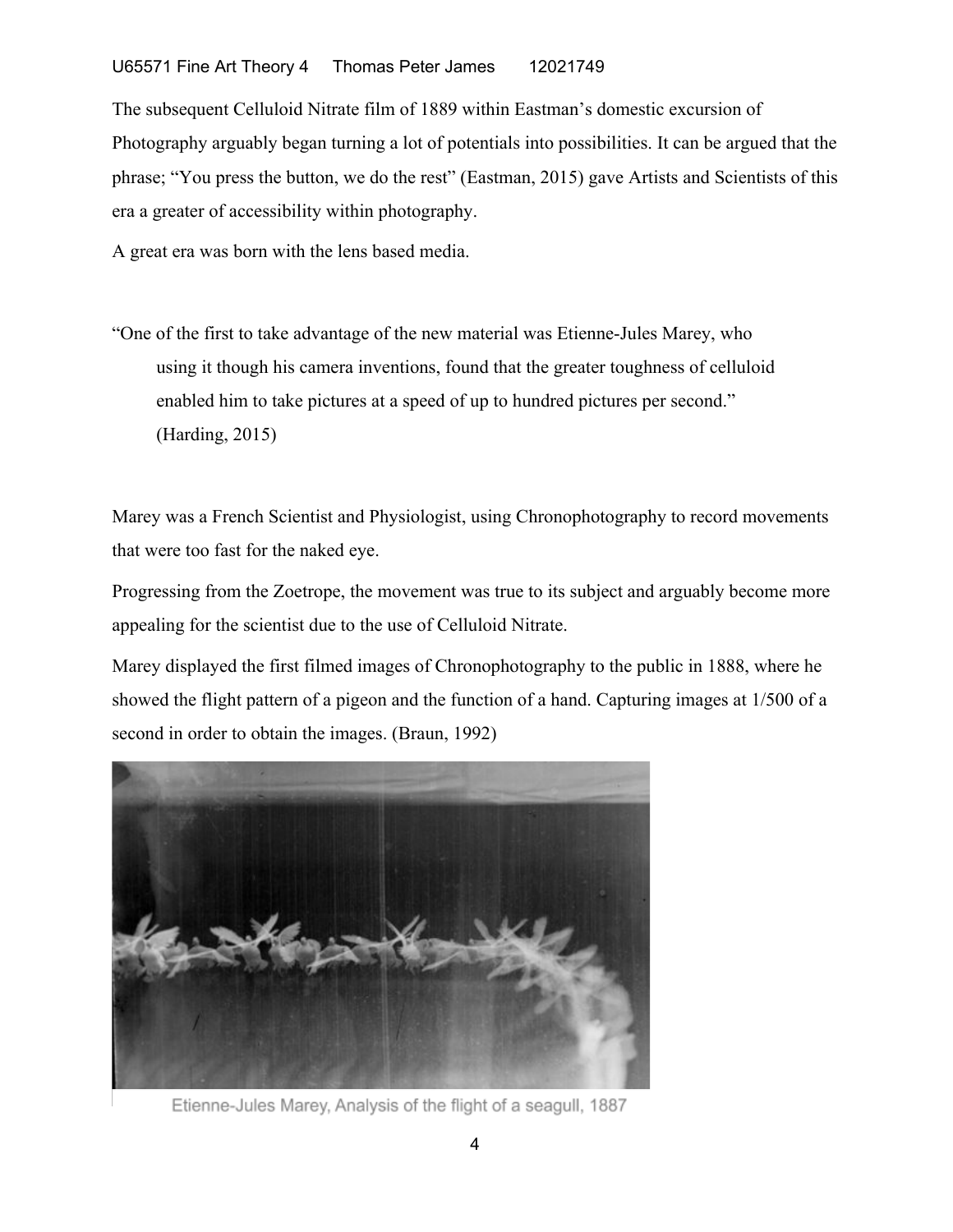One can argue that Marey's approach directed photography in the same way that was recording the *Animal Locomotive* of 1878 by English photographer Eadweard Muybridge. However due to the use of Celluloid Nitrate film, the possibilities to capture the movement within one image gave Marey a different approach to study the dynamism of form.

During this time that plastics were used within photography to invent instruments; instruments that gave a deeper investigation into Marey's professional subjects. Still remaining true to its early properties the plastics used by Marey are still being manufactured by Ilford photo company today. (Ilford, 2015) The Victorian Era and its inventive encouragements of plastics have shaped the way we communicate with Art in our day to day lives. For instance, the public can interact with artist's shows and exhibits via: Video and Photography. The predominant ways to engage with the Art world is to either see the exhibit through your own experience, to hear about it, or to see it through some kind of lens based medium. It can therefore be argued that plastic makes Art more accessible to a greater audience.

Tenably, the current perceptions of plastics are being viewed through a global scope. However putting the material into the perspective of its  $19<sup>th</sup>$  century arrival, it is possible that the manufacturing of plastics has contributed greatly to Artist's practices and even Art movements themselves. Not just as instruments, but as iconic mediums and processes giving a taste of innovation and future. From the Photographers of the 1880's, the presence of plastic is heavily evident in the Art timeline. Through the material came an era of Artists that started using plastics as a visual language, In addition to fuelling a synthetic industrial revolution.

From the Futurists of the early  $20<sup>th</sup>$  century, coinciding with the Constructivists of the same era, plastics started entering the oeuvres of Artists within these movements simultaneously. For the Constructivists of Russia, c. 1914, Plastic employed sculpturally, happens to be the first of its kind on the art timeline (Rich, 1963, p.354)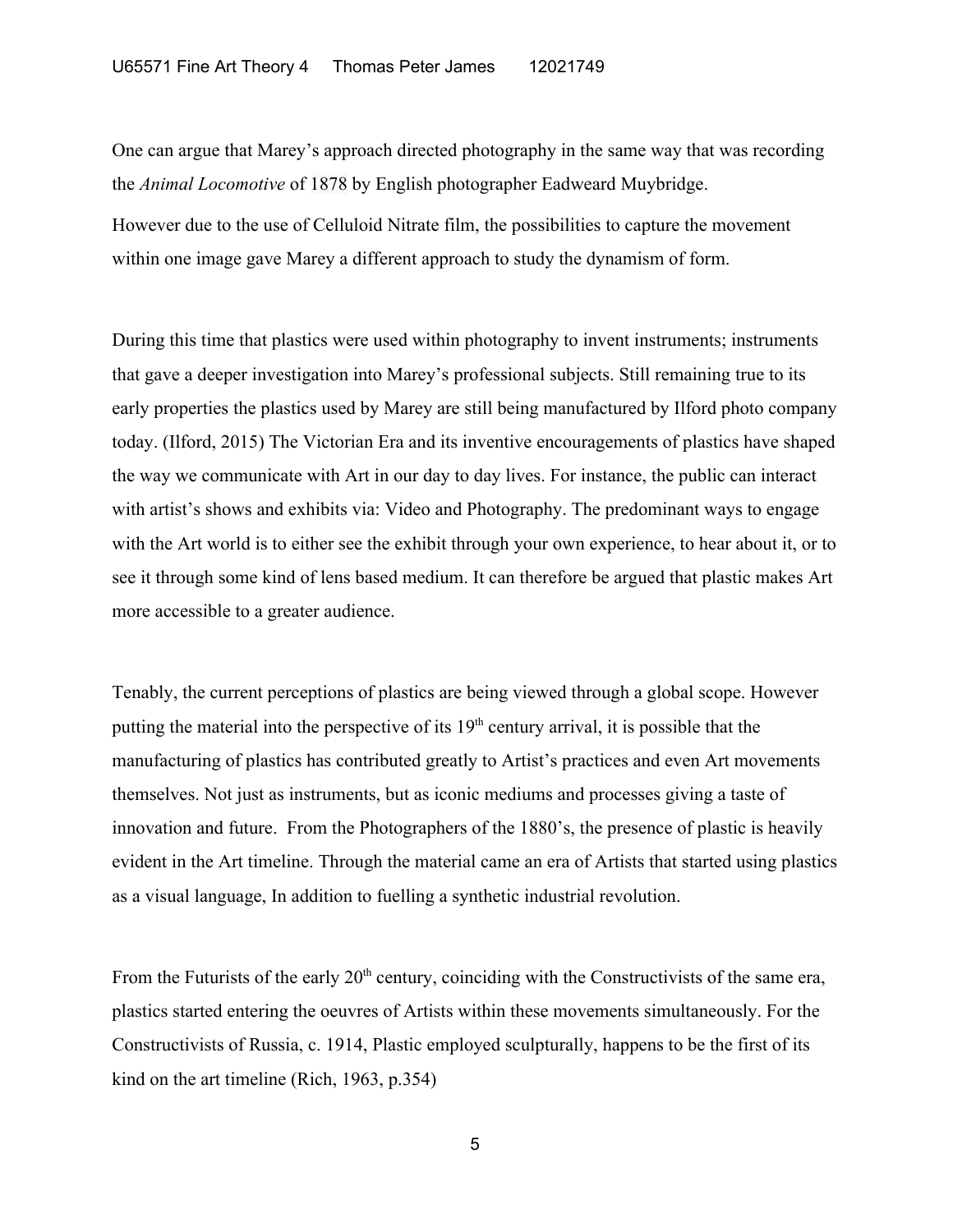The brittle decaying celluloid of now debatably would have been considered radical and futuristic within 19<sup>th</sup> century manufacturing. "The Constructivists believed Art should directly reflect the modern industrial world." (Constructivism, Tate, 2015) By using the plastics that were produced by the industries during this era, the synthetic material became a common medium for Naum Gabo's sculptural pieces.

"In the interwar years new types of plastic became widely available. Believing that artists should make use of these new materials to bring the 'constructive thinking of the engineer into art', Gabo seized upon Celluloid Acetate for its transparency and malleability." (Tate. 2015)

As well as being sculpturally aesthetic, the use of plastics in Gabo's replicas indicates an ideological presence. The aesthetic precept of plastic wasn't just about the practicality of the material, the artist used plastics in a particular terminology, as a symbolic residue reflecting the modern state of the world in Russia within early 20th century.

Although the reference to ideology; Gabo began revamping his early ideas through new mediums, giving the Artist more innovative outcomes. Gabo began reproducing works such as *Square Relief*, (1920). This is not because the earlier plastic didn't hold successfully at the time of making it, "but because Perspex emulated the marvellous transparency and translucency of glass but was far more flexible." (Tate, Naum Gabo and the Quandaries of the Replica, 2015)

As of now, the shattering oeuvre of Gabo and the replicas made arguably can begin to portray the modern world precept of plastic, in its own deteriorating message, the Tate Gallery states:

"In 1936 he used this machine-made material to make Construction in Space: Two Cones, an abstract sculpture that combined geometry with a sense of movement. The work was bought by an American collector and later given to the Philadelphia Museum of Art. By 1960, however, the plastic had begun to warp and crack." (Tate, 2015)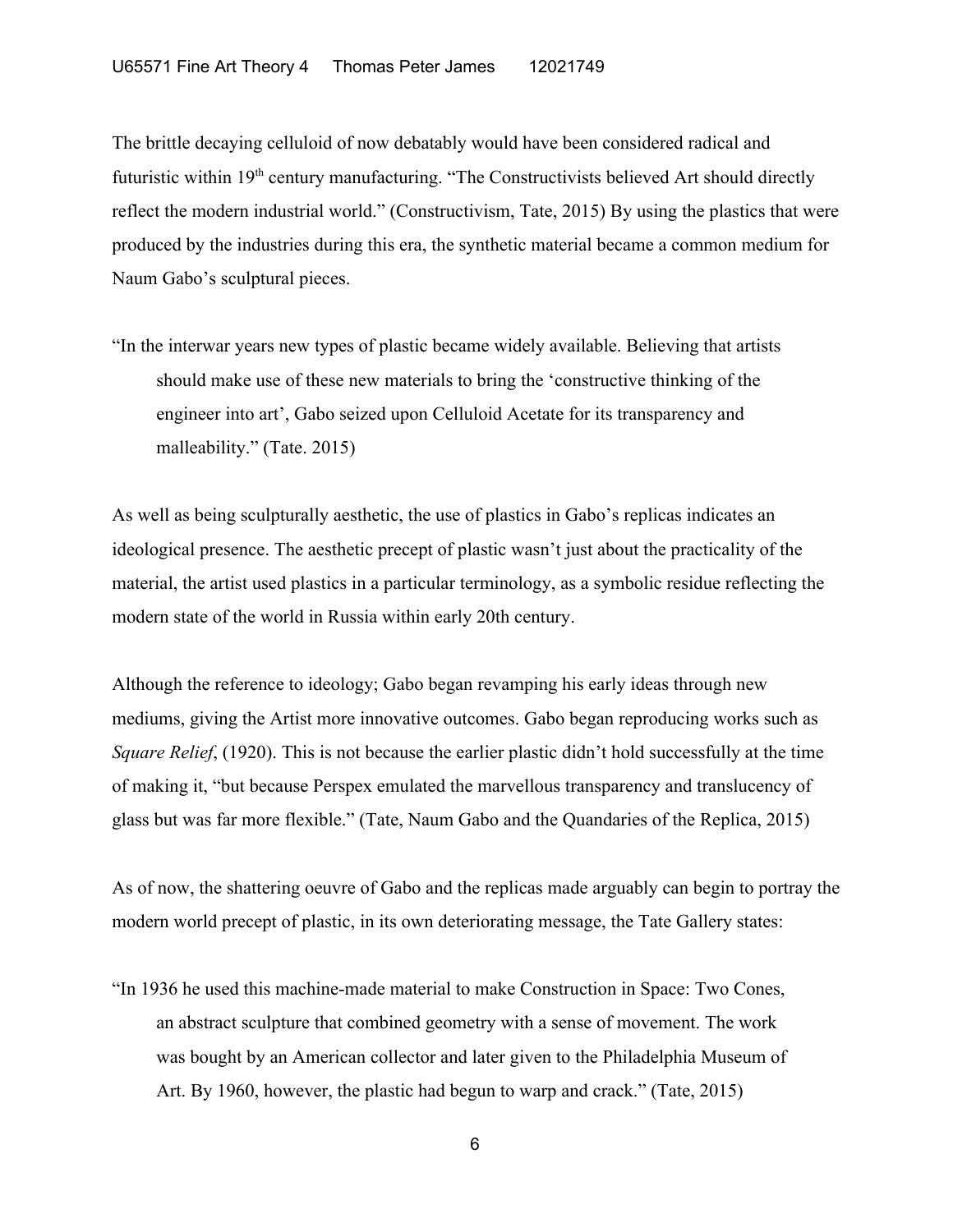



Naum Gabo, Construction of Space: Two Cones Seen in 1990

Naum Gabo, Construction of Space: Two Cones Seen in 2007

Gabo denied evidence stating there "was an inherent problem in the manufacture of Cellulose Acetate he used." However it is now presumed that this particular sort of plastic can start to collapse, "transforming its pristine and translucent surfaces to discoloured shards."

"Gabo was not among those artists who are content to use materials they know will not survive: he hoped and believed that the new industrial materials he was using would have longevity. The sad fate of the now lost *Construction in Space: Two Cones* shows the risks sometimes inadvertently run by artists who use new or unconventional materials." (Tate, 2015)

The profile of the material within this piece arguably reflects the greater profile of plastics as a whole within the present, relating to its manufacturing stages through the ages. This innovative material within Gabo's piece *Construction in Space: Two Cones* has failed the test of time. The exerting insight that Gabo and the Constructivists contribute to, is that of an industrial advance, even within Art.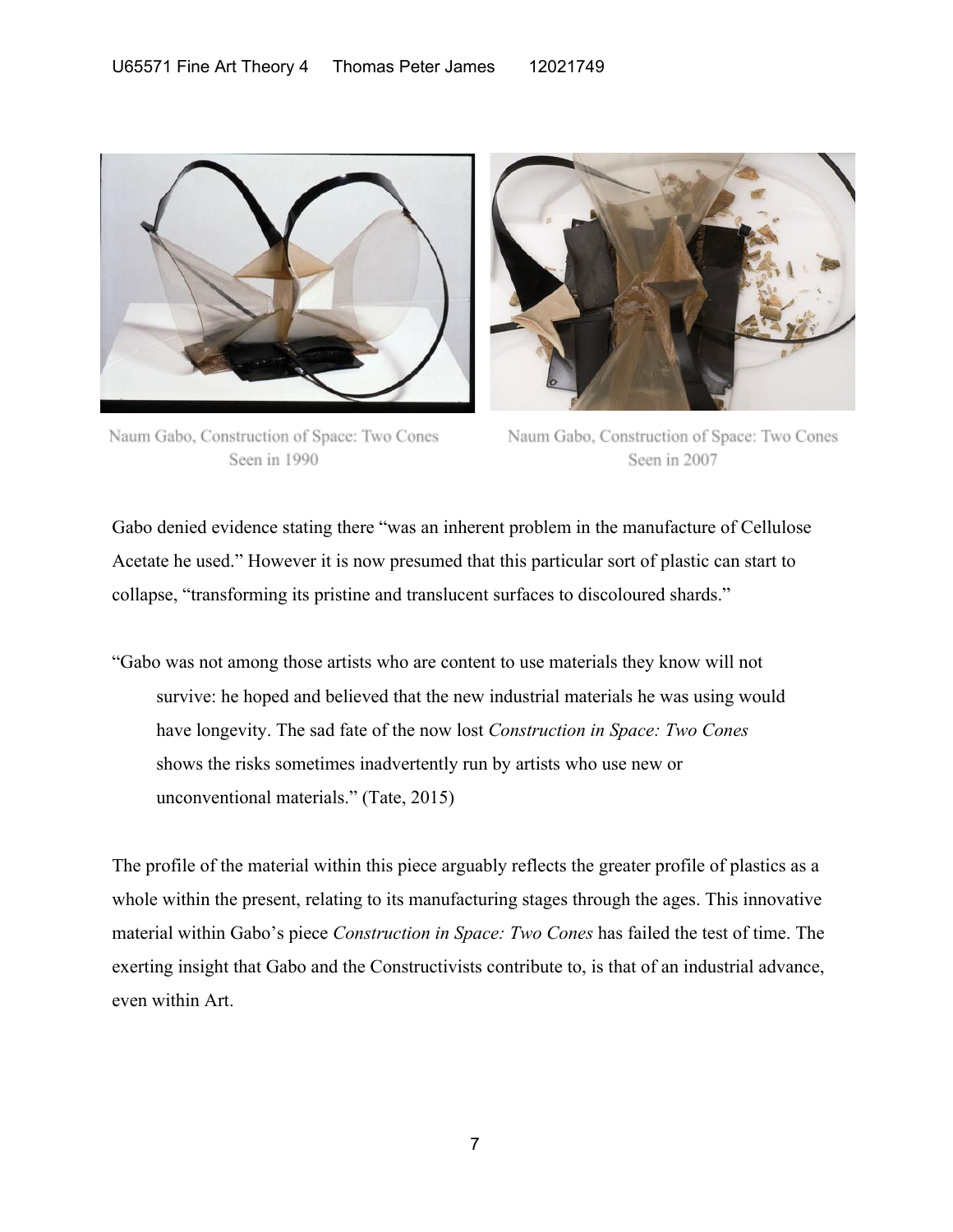The industrial advancement noted by the constructivists can be debated to be more tame effort, reflecting the modern situation instead of fuelling it solely, unlike the Artists of the Futurism period.

The industrious approach of F.T. Marinetti with his 1909 manifesto *Manifesto of Futurism* arguably gives a sense of recklessness; within the fiery manifesto the Artist announced some challenging views, especially towards the planet. Marinetti stating that Art should be nothing but "violence, cruelty and injustice" really is an attack on Artists and Art. Fuelled at speed of the described car that was crashed, within in the manifesto. (Danchev, 2011, p.7)

"The Futurists rejected anything old and looked towards a new Italy, wanting to free Italy from her innumerable museums." (Futurism, Tate, 2015) One can conclude that Marinetti wanted to ransack the old world for a greater age of humanity. Arguably this attack on Italy is due to a developed sort of speed syndrome, but nevertheless the movement pursued. The Futurists rebellion towards Art and Humanities unconsciously involved nature too. The taste for mass-production in Boccioni's 1910 manifesto shows an affinity to:

"The iron network of speedy communications which envelopes the earth, the transatlantic liners, the dreadnoughts, those marvellous flights which furrow our skies, the profound submarine navigators and the spasmodic struggle to conquer the unknown." (Danchev, 2011, p.7)

This conceivably converts them into mass consumers. Although referencing the way that Boccioni's legacy arguably influenced the Futurist movement, for up to half a century prior to his death, the push in the synthetic dynamism, "was their efforts to shock the world into a modern, machine-age utopia." (GUARDIAN, 2015)

"Support and glory in our day-to-day world, a world which is going to be continually and splendidly transformed by victorious science." (Danchev, 2011, p.13)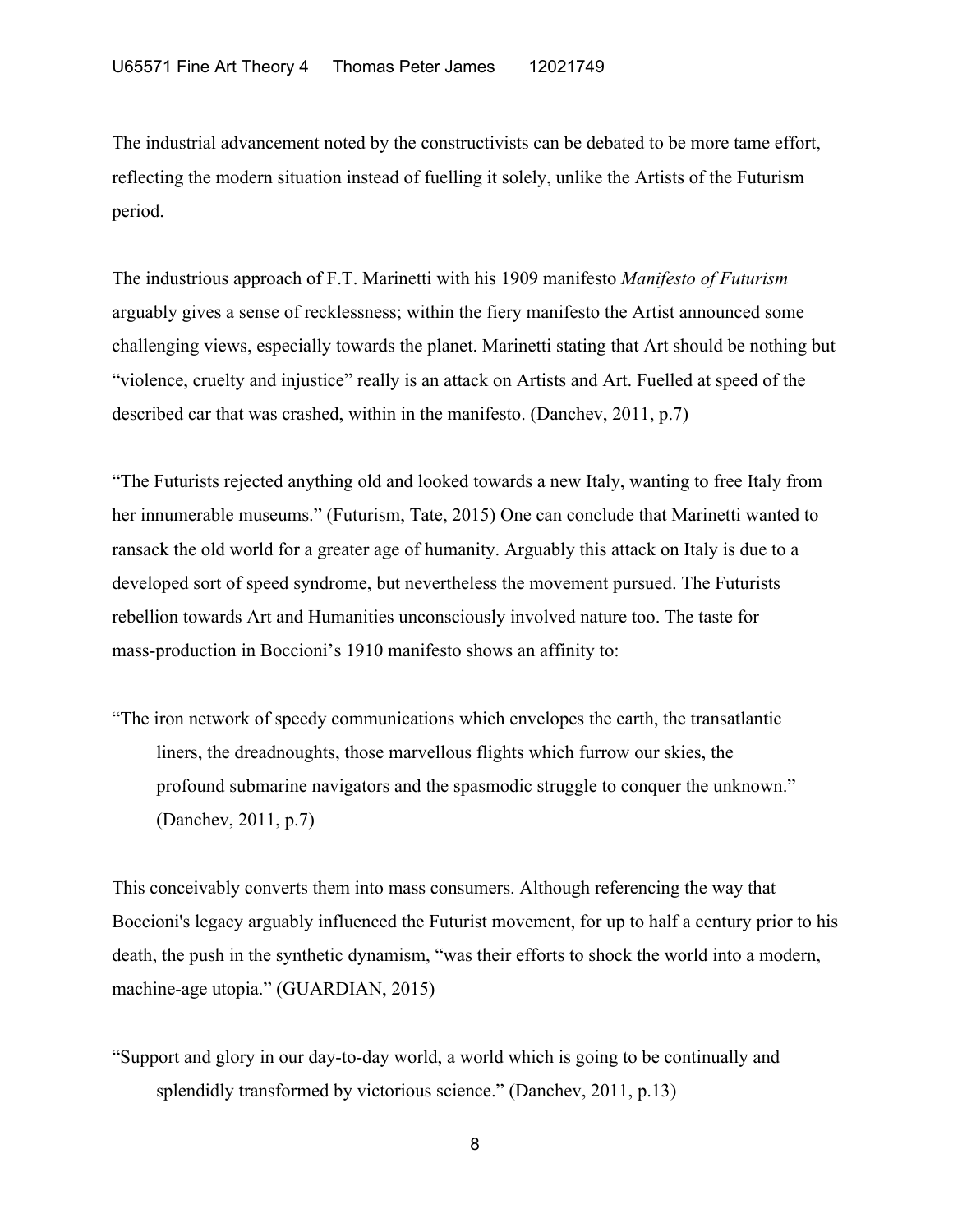Around the time of the Futurists and after the birth of Constructivism there was a true response to manufacturing, with the artists showing clear patterns of an industrial influence. In a more innocuous way to the radical artists of Futurists beliefs, and a more subjective way than the Constructivists ideology, Companies started manufacturing Art pieces on an industrial scale, which contributed hugely to the movement of Art Deco. The movement was influenced by styles from all over the world, instead of using social-like philosophies and Avant Garde approaches like the modernist movements, Art Deco was completely devoted to pure decor. The designers of the decorative arts in 1920-30s began confining the world in its own fashion, and within its pallet of materials and styles were plastics.

"In their attempt to reach new consumers from around 1930, manufacturers took iconic elements of the Art Deco styles and simplified them for mass production. Married to modern machine age materials such as Bakelite and chrome, this style heralded an era of 'modern' design for mass consumption of affordable consumer goods." (V&A, 2015)

Bandalasta and Bakelite was foreseen as fashionable in the late 20's, for its plastic colours and it's plastic decorative feel. It began to reach the high streets of Britain. Beginning it's industrious recognition at Brompton road, London. "This colourful range with its distinctive marbled effect was introduced to the public at Harrods in 1926." (Brookes & Adams, 2015).

The quote is relating to the first window display by Brookes and Adam, the Birmingham based cooperation that encouraged the movement we know so well. One can assume that at this time, due to drive of fashion industries, people were lured into contact with plastics. "In its myriad forms and formulae" plastics had become a living entity, "in our kitchen utensils, Jewellery and boudoir accessories, our lamps, radios, television sets and even furniture." (Bayer, 1988, p.163) Seemingly since this era, a continuation of consumerism and plastic production are complimenting each other, extenuating the potentials of both outcomes.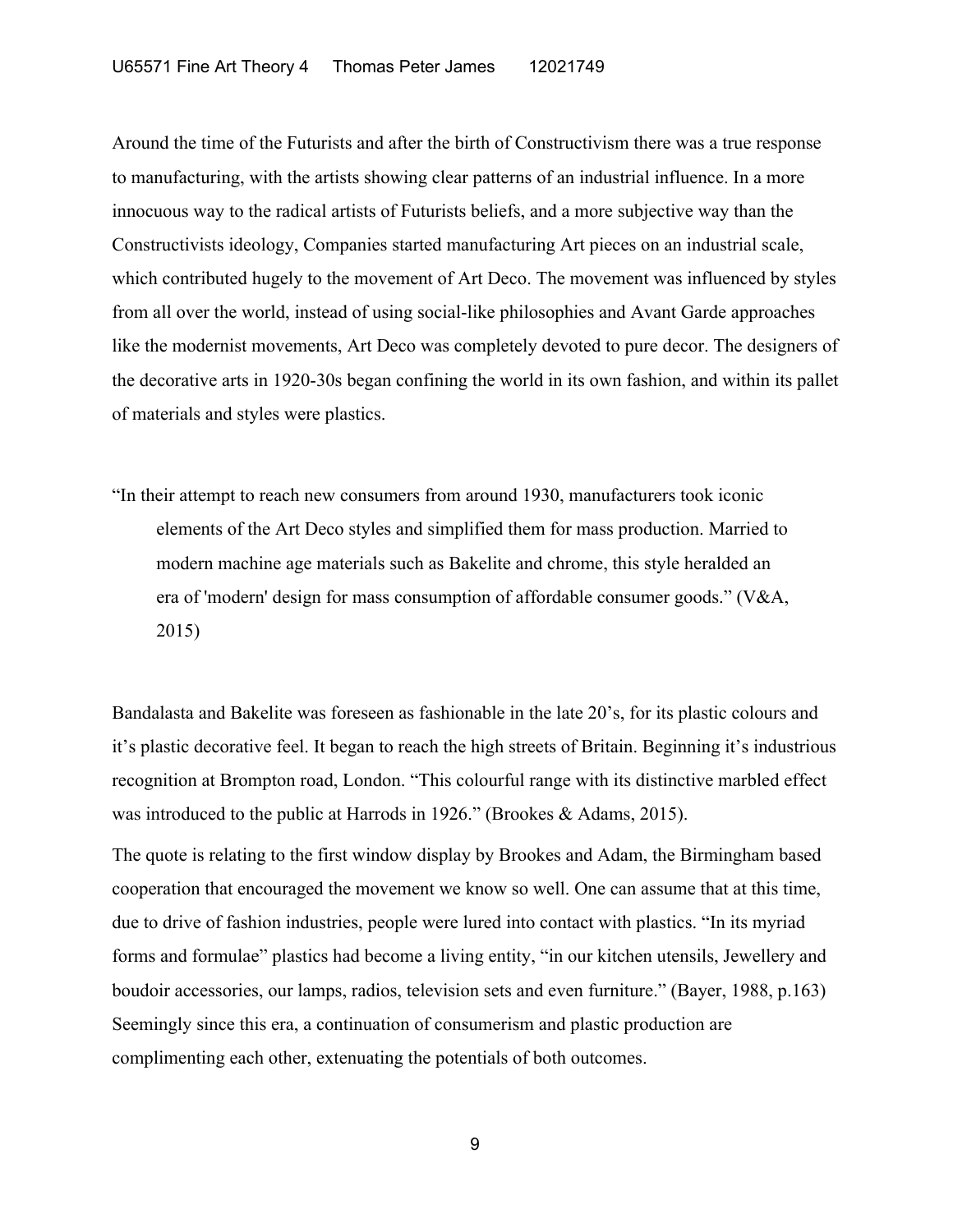"It was Synthetic Plastics that brought commercial mass production up to date, in a way unimaginable within the previous decades before Art Deco's arrival. Plastic that had been introduced early in the twentieth century, however it usage became widespread only in the 1920s and 30s." (Bayer, 1988, p.163)

In the decorative Arts movement, plastics were pushed onto the public as a desirable object. The cheap utilities like Xylonite stayed true to style of Art Deco. Xylonite, like Bakelite and Bandalasta created a replicated effect of nature. "The cellulose-nitrate plastic, displaying a shimmery pattern, was an attempt to replicate the veining of marble." (Bayer, 1988, p.165)

Within this flux of plastic manufacturing was presumably the birth of the movement "Kitsch art". Kitsch Art is considered a low-brow trend of mass-produced Art or Design, using popular or cultural icons or shapes.

"Repin, or kitsch, is synthetic art." (Greenberg, 2015)

"Our emergent world society, with its particular qualities of speed, mobility, mass production and consumption. Rapidity of change and innovation, is the latest phase of an ongoing cultural and social revolution." (Dorfles, 1969)

Relating to the synthetic designs which Brookes and Adams displayed to the public; Plausibly this movement developed by promoting the less precious materials, such as mass-produced plastics, eliminated the profile of precious metals and certain precious stones. Kitsch art allegedly opposed an attack on the 'small taste-making elites', which apparently held back the consumer from 'plurality of goals and preferences of a whole society'. (Dorfles, 1969). This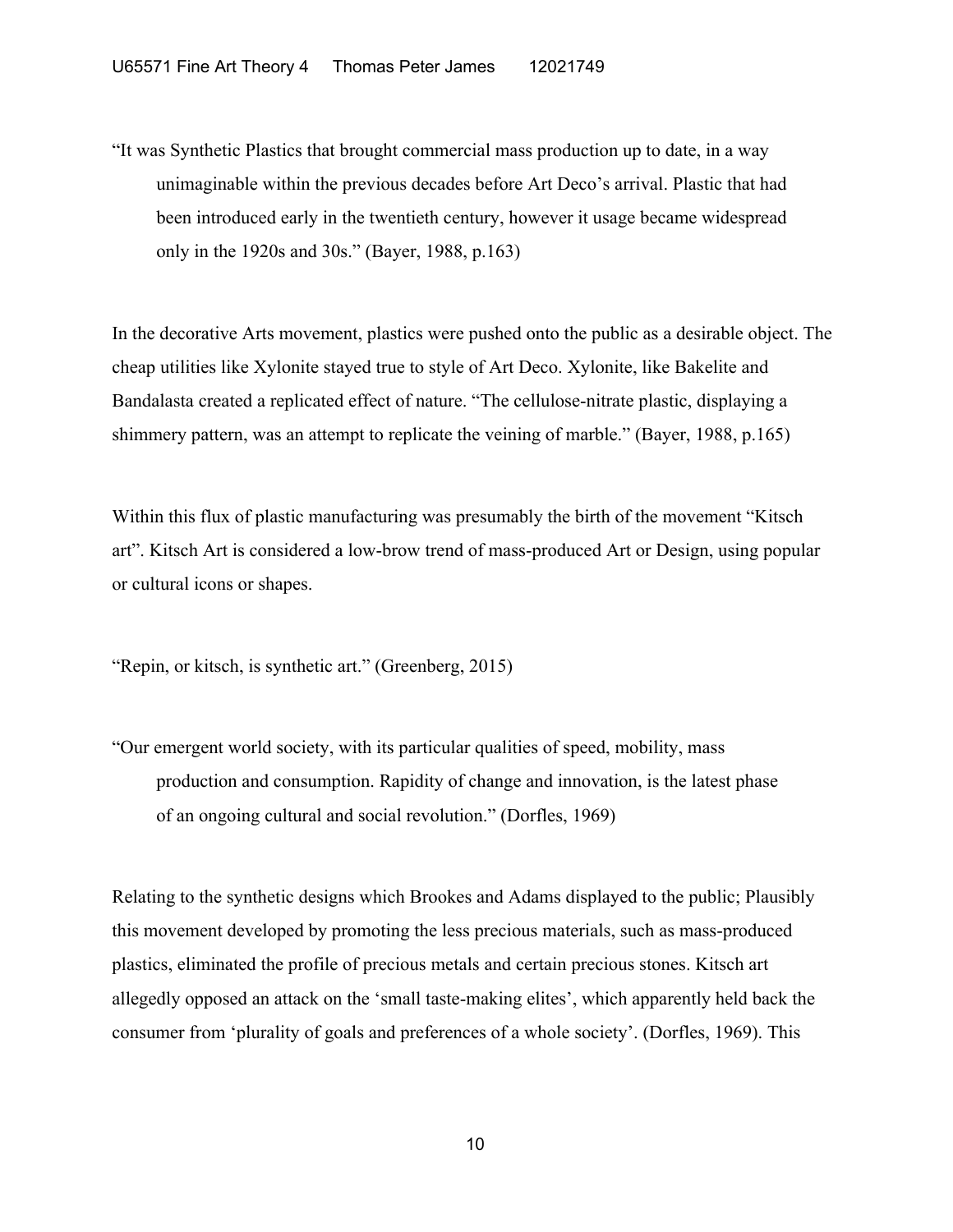indicates that a new age of Arts were to be manufactured excelling further away from the human hand, to a wide variety of mass-produced machine age designs.

Within John McHale's writings about *The Plastic Parthenon* (Undated), the artist relates to the uses of mass-production within the art. Although talking about Art, the Professor of Sociology commits personal interests in favour of plastics and mass-produced art. McHale speaks of a production line that suits everyone, not just the style of the particular crafter, however Art that applies to everyone. An innovative insight for the innovative material and process, nevertheless the duplication of materials that are washed up in fragments along the Hawaiian coastline, advertise the success of mass-production to date.

The once considered fashionable 'relics' arguably have become less desirable, it's only function now is to contribute to the planet's pollution. (Dorfles, 1969).

Kitsch art arguably started to change the public's appetite from handmade originals to plastic replicas. "This was the beginning of the plastic age" (ALLDAYEVERYDAY, 2015)

At the beginning of the 1930's within this representational era of using plastics as a mass-produced Art form. Artists started looking at the qualities that only plastics can achieve. The rich vibrant colours and the straight planar lines became the main medium of Artists like Charles Joseph Biederman. "*As early as 1938, artist Charles Biederman used plastic sheeting to create the planar forms of his work New York, Number 18 (1980.419). This shallow relief uses plastic as the main medium."* (Mustalish, 2004)



Charles Biederman, #6, New York. 1938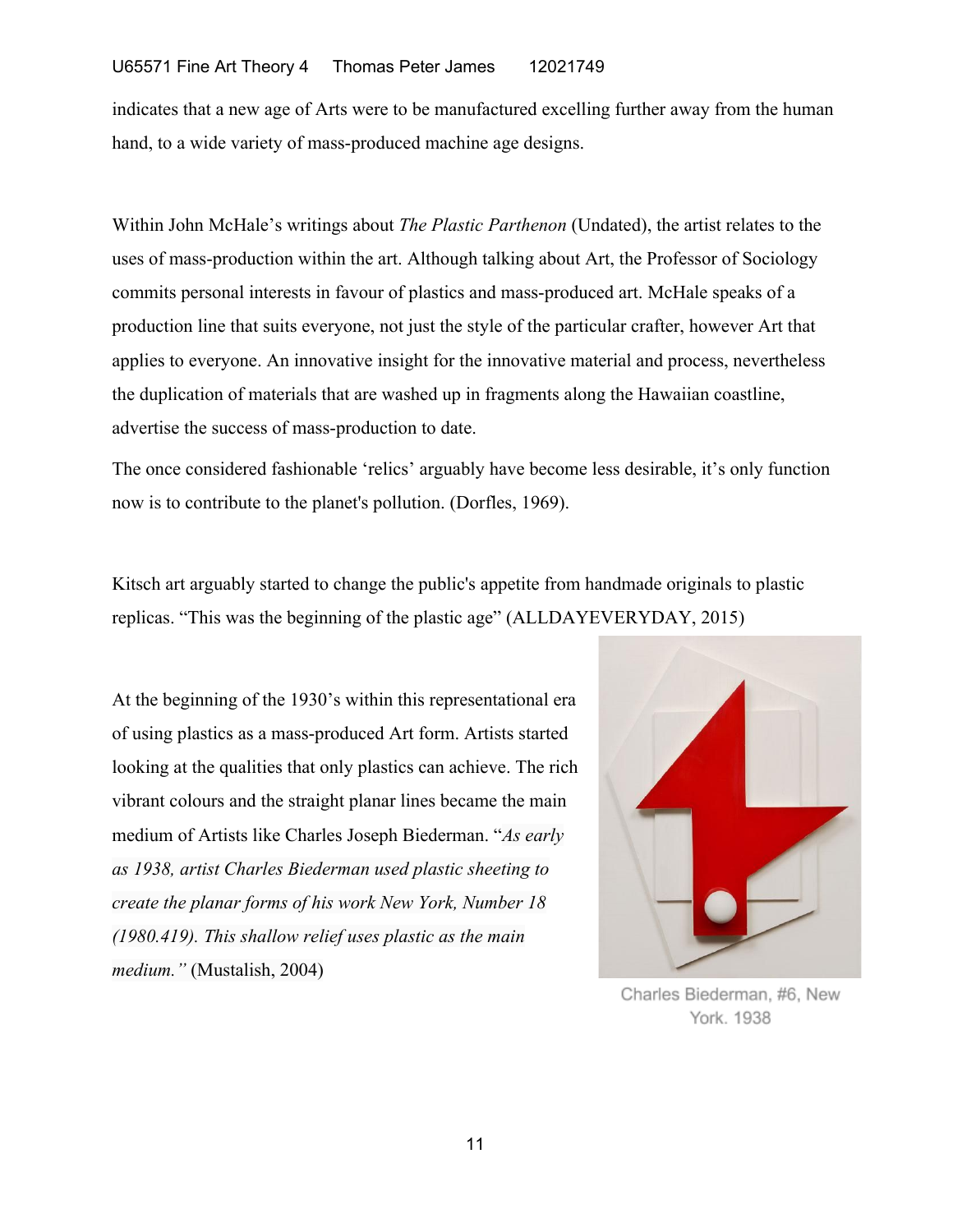"Biederman was a twentieth century abstract American artist best known for his Constructivist, cubist-inspired reliefs. Biederman, Influenced by the aesthetic of Russian Constructivism and De Stijl, he dubbed his vivid geometric three-dimensional reliefs "New Art" favoured synthetic materials such as plastic and aluminium, most often coated with bright oil-based paint." (Zelaya, 2015)

The Abstract Structuralist Charles Biederman advocated the plasticity of Geometricism, by using painted wood constructions. Mentioning the work *#6, New York*, (1938). Biederman; "Believes that only non-[representational](http://www.tate.org.uk/learn/online-resources/glossary/r/representational) art can be purely creative, describing his work as an 'Art of Light'." (Tate, 2015) Arguably plastics were the right ammunition for Biederman as well as Gabo's, Marey's and so many Artists since the birth of Plastics. The progressivity of Biederman's oeuvre was down to the use of the material within the work, the thought provoking depiction of the natural world using plastic was the artist's departure from influenced styles of De Stijl artists.

De Stijl's platform of Neo-plasticism studied by Mondrian gave a new set of rules to the art practise, for instance;

"The new plastic idea cannot therefore, take the form of a natural or concrete representation – this new plastic idea will ignore the particulars of appearance, that is to say, natural form and colour." (Neo-plasticism, Tate, 2015)

It can be concluded that Biederman's whole productivity was due to the insight of synthetic materials. Biederman's studies of plastics gave his sculpture a whole new outlook on the aesthetics of his subjects, advocating a non-representational period of Biederman's practises, the artist found ways to represent social qualities through abstract forms and abstract materials, which one can assume, is Biederman's complete objection to the laws of decorative design and Kitsch Art. (zelaya, 2015)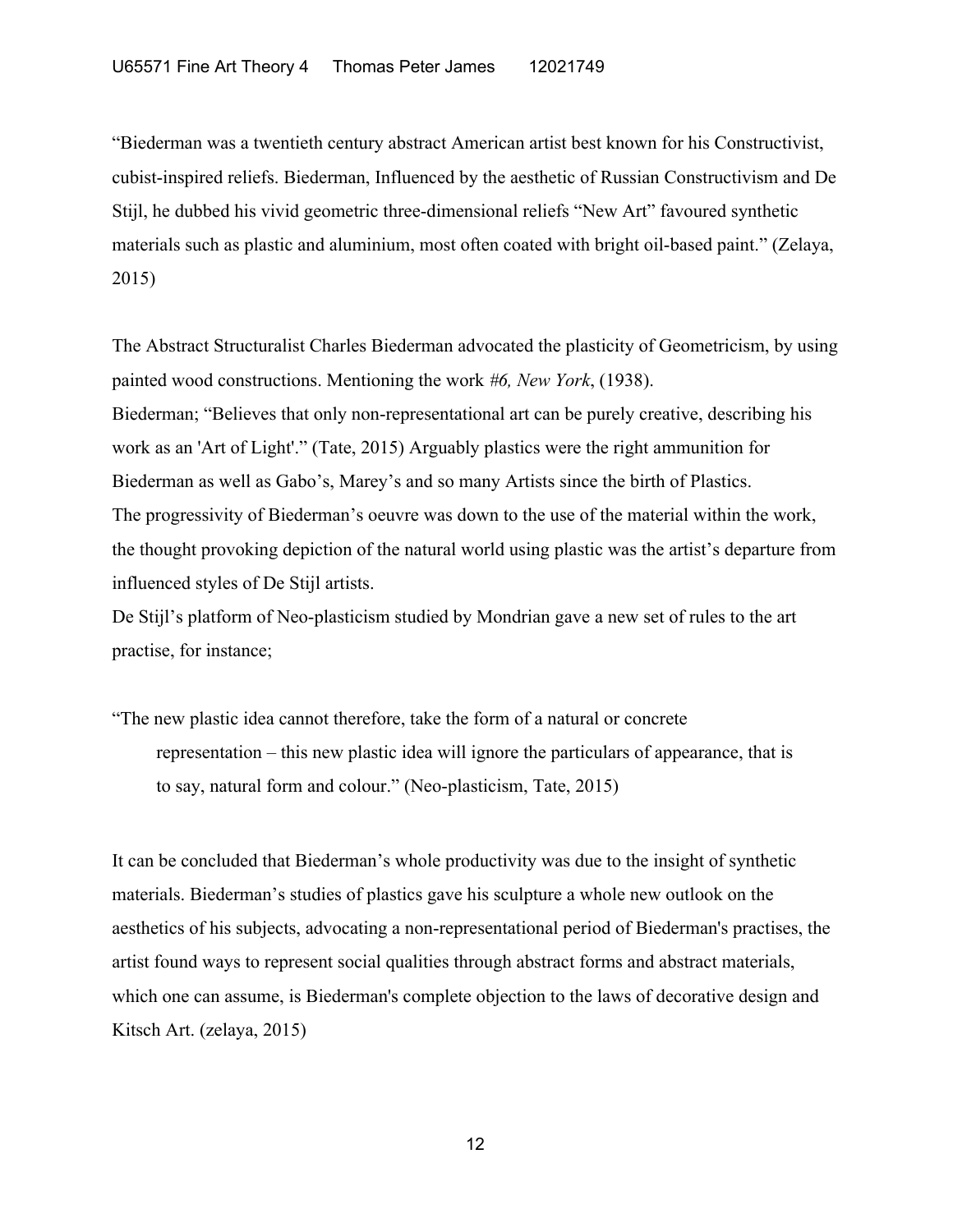It wasn't until the 1960s that Artists recognising plastic for its global effect, instead of its material qualities which influenced artists such as Biederman.

Within Exhibition at the Museum del Novecento, which is devoted to a continual show of the Futurist period onwards. At the end the final stages of the exhibit, is a section completely devoted to a clear opposition of everything that the Futurist began favouring. It can be said that Nuove Figurazioni (New Figure) which was within this section relates to the industrial presence within the nineteen-sixties, becoming one of the first conscientious objectors to the man-made war created between industry and nature. Responding directly opposed to the industrial approach of the Futurist's. Futurism one can assume influenced Nuove Figurazioni to act against it. The static sculptures of Nuove Figurazioni that are made within the 1960s and seemingly challenge the effect that industry is having on the natural world.

The modern depiction of the natural worlds role and the state of the industrial mass production is portrayed within the Nuovo Figurazioni movement by Artist Gino Marotta. Even though information on the Artist in English is scarce, it is clear through a small amount of resources to declare the drive behind Marotta's sculptures such as *Naturale Modulare* (1967) as a synthetic depiction of the natural. Although due to its translucent qualities that attracted artists of Art Deco and Constructivists, the way that the art is created gives a particular elucidation that is objecting the mass-production of plastics. "His is a vocation, the unusual use of new materials has even found new technical solutions that were subsequently applied by the industries themselves." (Gino Marotta, Artapartofculture, 2015)

Marotta's ways in sculptures and theories of the material world were challenging the Industries as well as showing them a great deal of influence. One can imagine the miscommunication within the age, as Marotta is detesting the influence of the industry, almost a cock a snook on the consumers, the industries are incorporating the artist's style into further development of industrial mass-production. It can be said the legacy of the Piece *Naturale Modulare* is uncertain.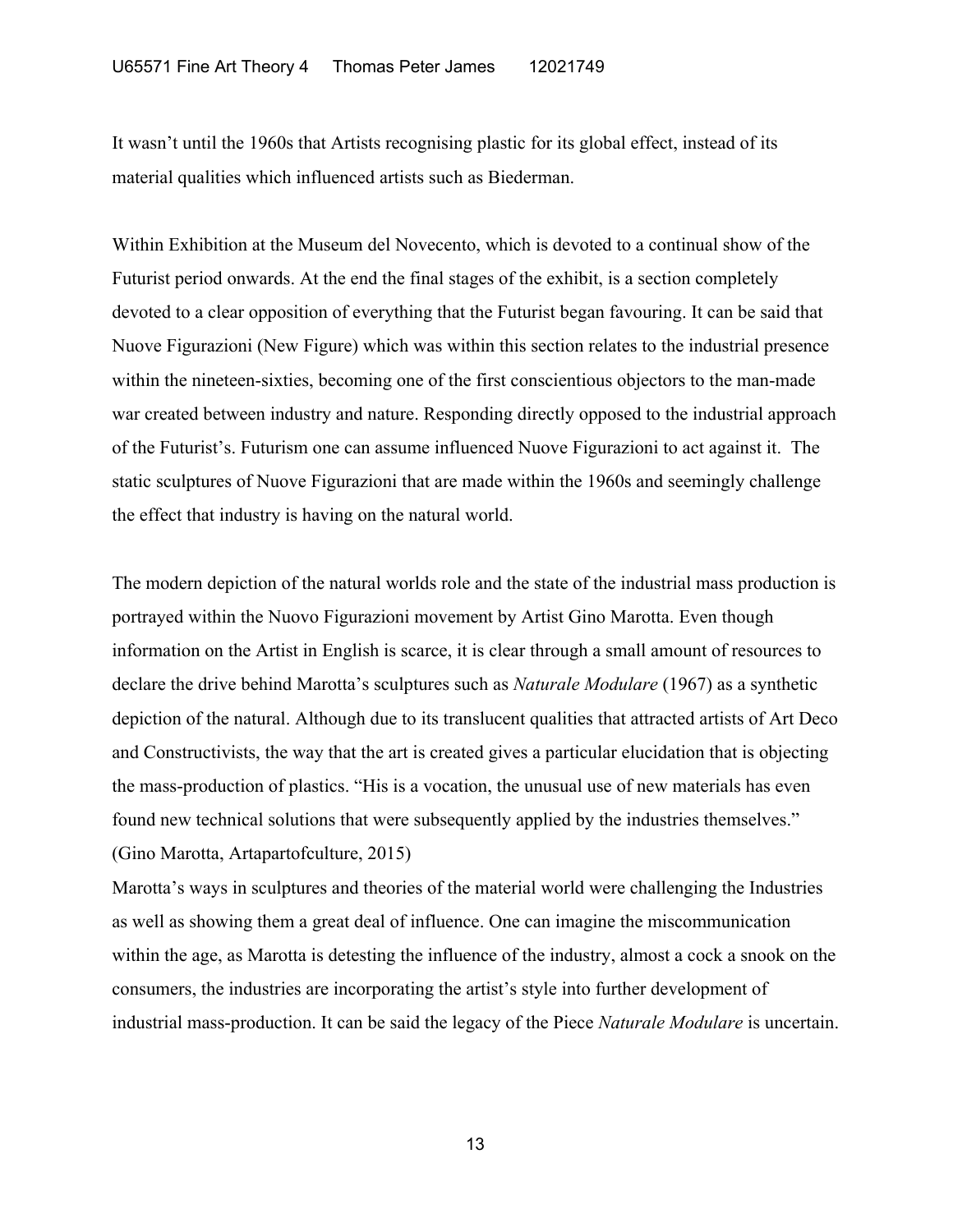Marotta's uses of plastics were to create a certain symbology within the material. One can

assume that the process that the piece is made with is an attempt to raise awareness; indicating the mass-fabrication of plastics within the 1960s. Linking with the Constructivists, in the way which Gabo used the manufactured plastic to make the sculptures of the movement ideological. Marotta's contribution to pollution was for a purpose; Diligently advertising the war that industry is having with the natural, by creating works such as by using the same methods that industries undergo to mass produce. Marotta, arguably has made a clear point that portray the viable circumstances



Gino Marotta, Natura Modulare, 1966

undertaken to achieve *Naturale Modulare*, programmatically asserting the addition to pollution created, within the title of the piece.

"*The artist assembled imaginary natural spaces of life-size transparent animals and trees that almost seem large toys or hunting trophies. In this way, Marotta's work always holds a memory, or better nostalgia, for true nature, questioning its possibility in confrontation with the urban world*." (Christies, 2015).

Arte Povera came later in the exhibit in Museum del Novecento, and one can relate to its progression from Nuovo Figurazioni. Arte Povera Artists used the link of Life and Art, bridging the distance between the two by using 'poor' materials within their language. It can be said that Arte Povera artists started a movement which directed Art in a way of seeing what effect artists have with the materials artists use. 1967, Turin, Italy.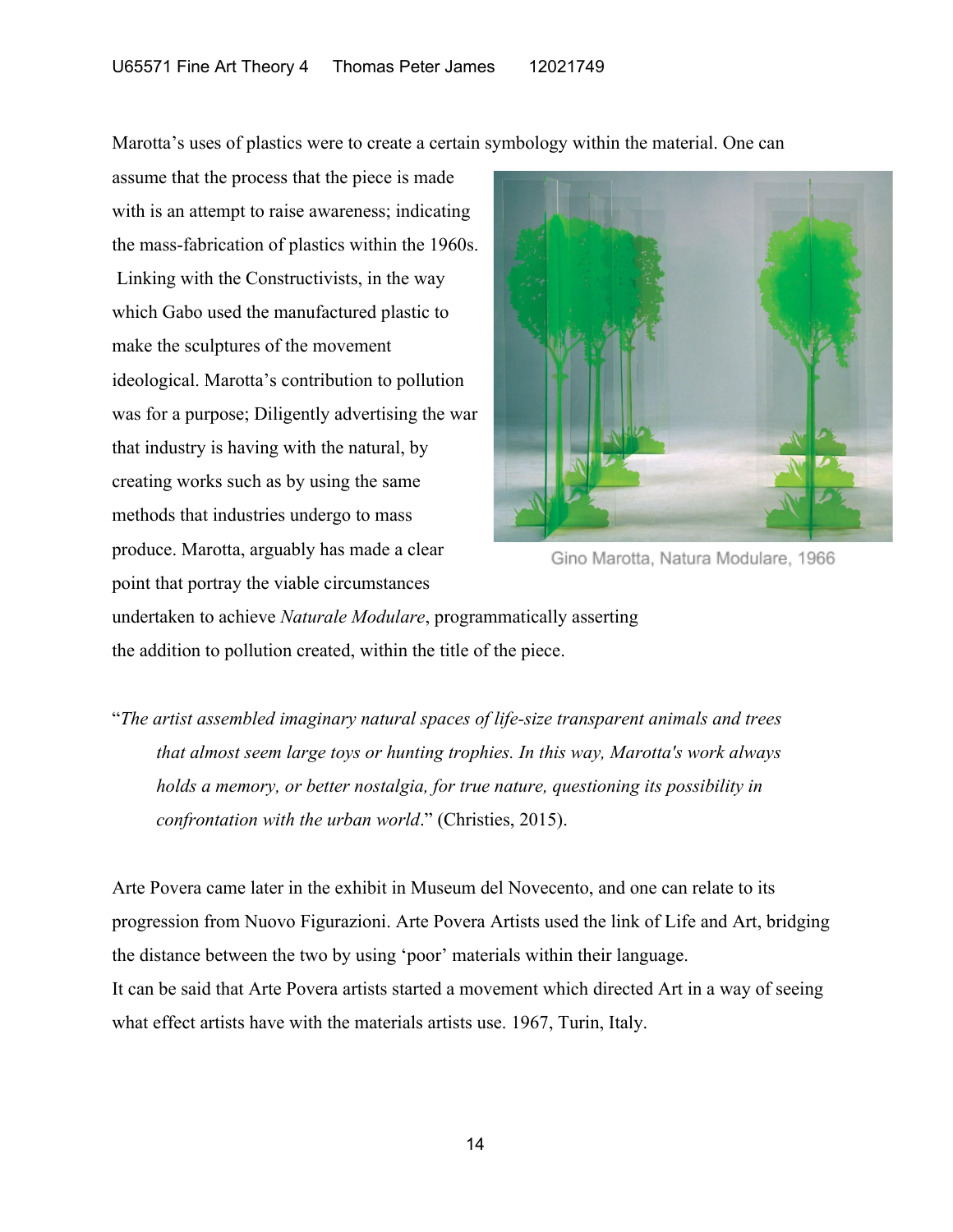"Critic and curator Germano Celant, created the term Arte Povera, to denote an art made without restraints, a laboratory situation in which any theoretical basis was rejected in favour of a complete openness towards materials and processes." (Arte Povera, Tate, 2015)

In this radical Art movement of Arte Povera, the change in consciousness was transferred from using desirable materials manufactured specifically for Art, to making use of simple materials to achieve their artistic statements, as a reaction against the commercial pressures of the art market in the late 1960s. This movement, one can argue was one of the formative movements in the development of contemporary postmodern Art. Many art forms prior to Arte Povera have adopted the approach that artist like Kounellis and Marotta displayed in their practises; For example; an ecological question, not against the Art market, but against the overpopulation of plastic within the oceans. (Arte Povera, Tate, 2015)

Artist John Dahlsen, as well as the Arte Povera uses collected materials to make the sculptural pieces that exhibit around the world. Currently showing; *GYRE The Plastic Ocean*: in the Museum Atlanta, Georgia. From January 26– June 19, 2015. (John Dahlsen, 2015) Dahlsens work was extenuated by the plastic debris found along the coastline of the artist's native country of Australia. In a biography by the artist it states:

"The objects cast from the sea and deposited to the shore were endless in amount, shape, colour and content. This medium, it occurred to me, could supply an endless array of possibilities." (John Dahlsen, 2015)

The Environmental Artist's language portrays the unabated disused vast amounts of plastics within the ocean, evidently expressing in the Artist's works. Dahlsen returned to the beaches on a regular basis to find tools to complete his manifestations.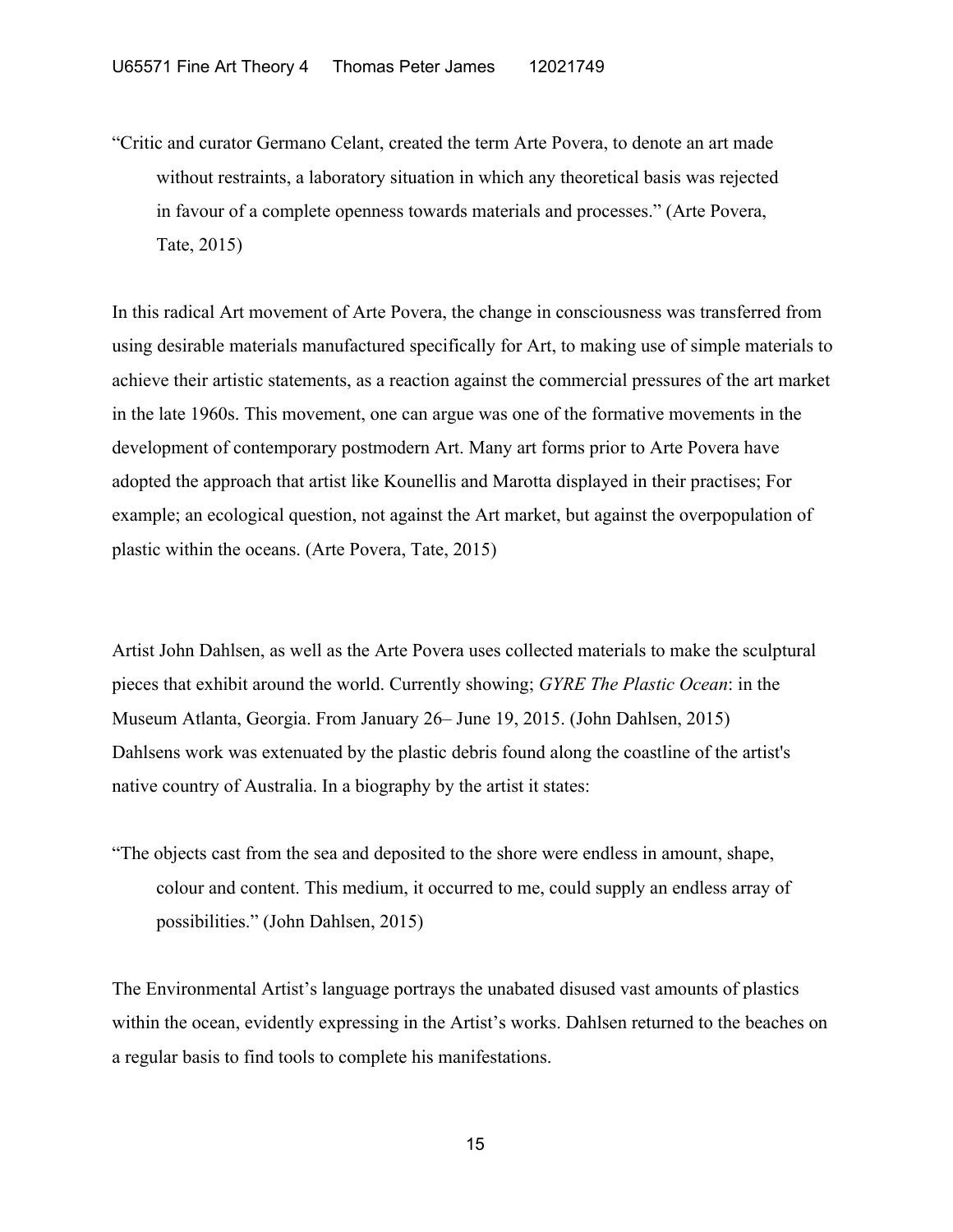"Many artists are now highlighting environmental concerns in their work, including climate change. I am always hopeful that art can help shift awareness in a positive direction. I firmly believe that at present we need all the help we can get to address the current ecological needs of our planet. If a fraction of this viewing public experienced a shift in their awareness, by virtue of exposure to my work, then all the labor and intention in the artistic process is for me justified. Our planet is in a fragile ecological position, and global warming hastens unprecedented change. Never have we so urgently needed art and activism to boldly promote consciousness shifts around the health of our planet." (John Dahlsen, 2015)

Seemingly there is a clear message arising, that Marotta was concerning the public about. The conflict that industries produce is having an unsettling effect on the climate to present. One of the global issues that are becoming more and more advertised is that of the plastics floating around the five Gyres within the oceans. (ALLDAYEVERYDAY, 2015) Concentrating on the beaches of islands like Hawaii in the Pacific Ocean that are collecting plastic on level where Artists are responding to the epidemic. In the Style of Arte Povera, the beach-found objects displayed in *Out to Sea*, an exhibition in the Museum Fur Gestaltung, 2015.

 "The real cause of the plastic pollution of the seas is our [thoughtless way of using](http://www.plasticgarbageproject.org/en/plastic-garbage/problems/plastic-production/) plastics. Making use of plastic where it may not be necessary, littering, and the lack of waste management all lead to increasing amounts entering our waters." (Plastic Garbage Project, 2015).

 "Action must be taken by individual consumers as well as designers and producers. More effective results can be achieved by sustainable design, doing without unnecessary plastic, good recycling solutions, improved [material cycles](http://www.plasticgarbageproject.org/en/plastic-garbage/solutions/material-cycle/) as well as by using [alternative materials](http://www.plasticgarbageproject.org/en/plastic-garbage/solutions/bioplastic/)." (Plastic Garbage Project, 2015)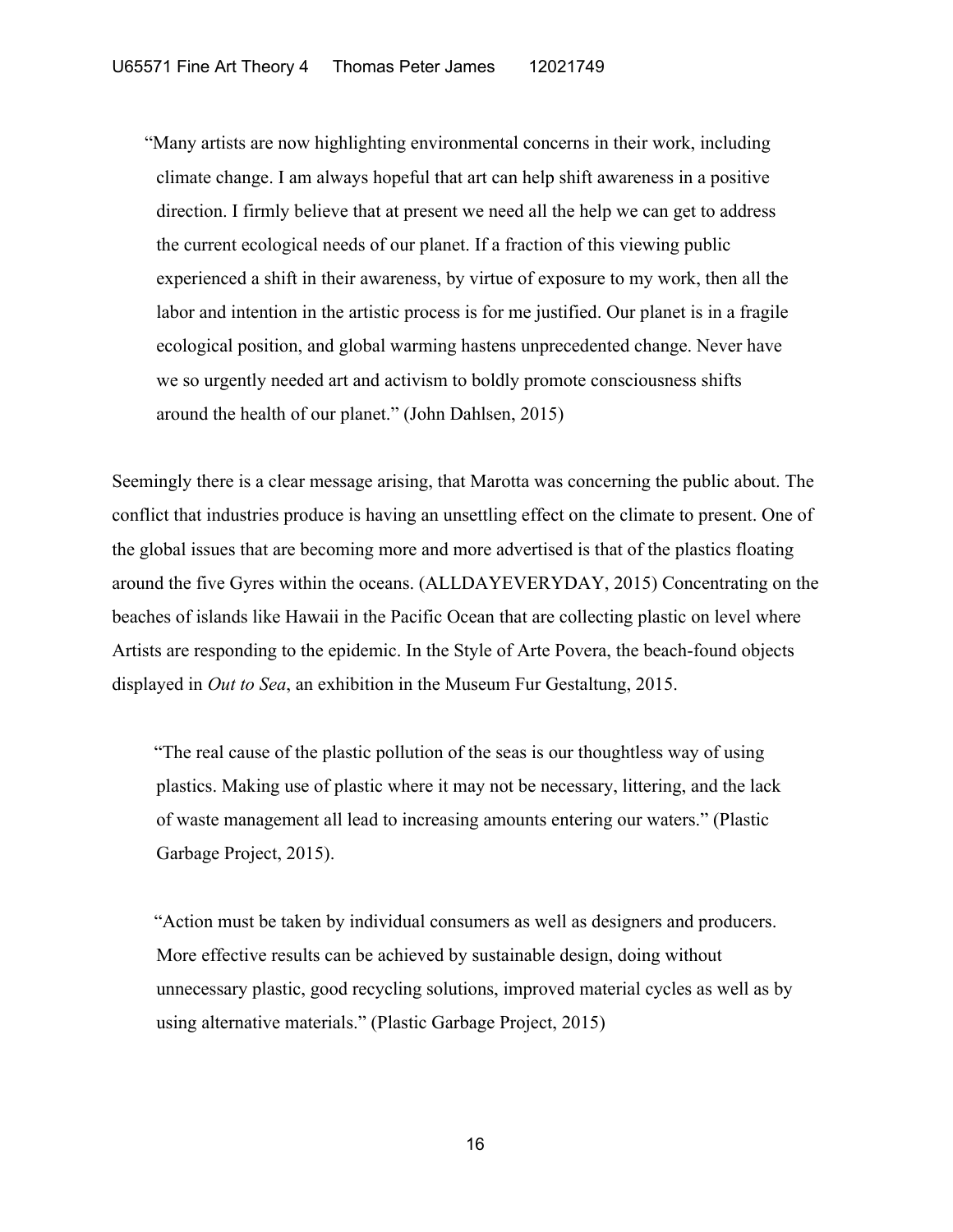"The exhibition aims to convey facts about the plastic pollution of our seas and rivers in an illustrative way, to examine important questions in this context, and to animate consumers of plastic goods to take action." (Out to Sea, 2015).



The Plastic Flotsam Project, Out to Sea, 2014

One can assume that 'Out to Sea' 2015, is a clear opposition to the consumer fitting designers that gave plastics a domestic role in the Art Deco movement onwards. Relating to Marotta's; "*Question of nature's possibility in confrontation with the urban world*." (Christies, 2015) *Out to Sea* is using the waste, possibly some remains from Art Deco era within the exhibit, to physically show the public, how much plastic the project transported within one visit to the beaches of Hawaii.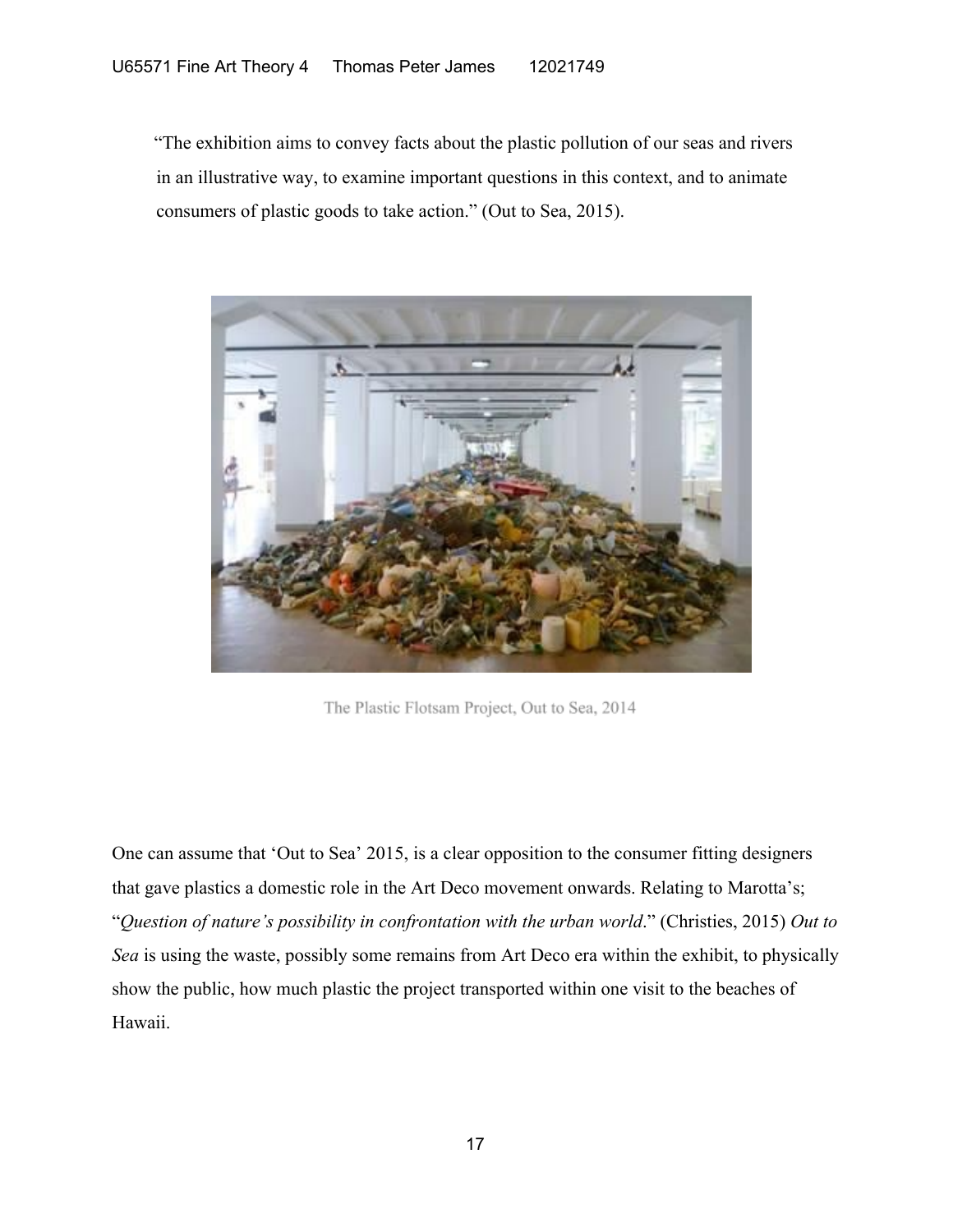Although the situation with the oceans, London based artists Tim Noble and Sue Webster have responded to the same dilemma but with a progressive feel. The trash artists have collected their materials from the streets of London, in order to compose work that can be noted as 'Upcycling'. The shadow from the sculptures give a particular imagery, within work *Dirty White Trash (with Gulls*), the figures in the background portrays two human figures one smoking a cigarette and one drinking from a wine glass. A clear indication which speaks with intent to put juxtaposition between the rubbish that lies on the floor and the human presence within the shadow relief. The trash found around the cityscape gave the artists enough material to indicate the whole meaning for its creation, the consumer shadow on the natural world gives the rubbish found over a six month period a pre-existence, some trace of human activity.

The Artists are using the plastics that are forgotten by us after its purpose to benefit the anti-pollution campaign. It can be said that one of the ways that we communicate with our predecessors activities are through the objects we find in the ground. In future, the human creation of the un-biodegradable material will stay in the ground long after our lifespans. The vision of future archaeology is that we as a society will leave a thick blanket of plastics that smother the land. (ALLDAYEVERYDAY, 2015) Arguably the sculptures that Noble and Webster created with the debris was structured into a synthesis that depicts its human creators, imaginably something that archaeologists of 3015 will create to sum up our existence in the 20th and 21st century.

From Environmental Artist's to London Trash Artist's, a move toward a more sustainable approach to use of plastics in the artwork is apparent. The message is clear, alike the Plastic Garbage Project's action-plan; Reduce, Reuse, Recycle. (Plastic Garbage Project, 2015). Noble and Webster are almost churning the plastics approach, the full bins of London's Victoria could be perceived as a bank of information.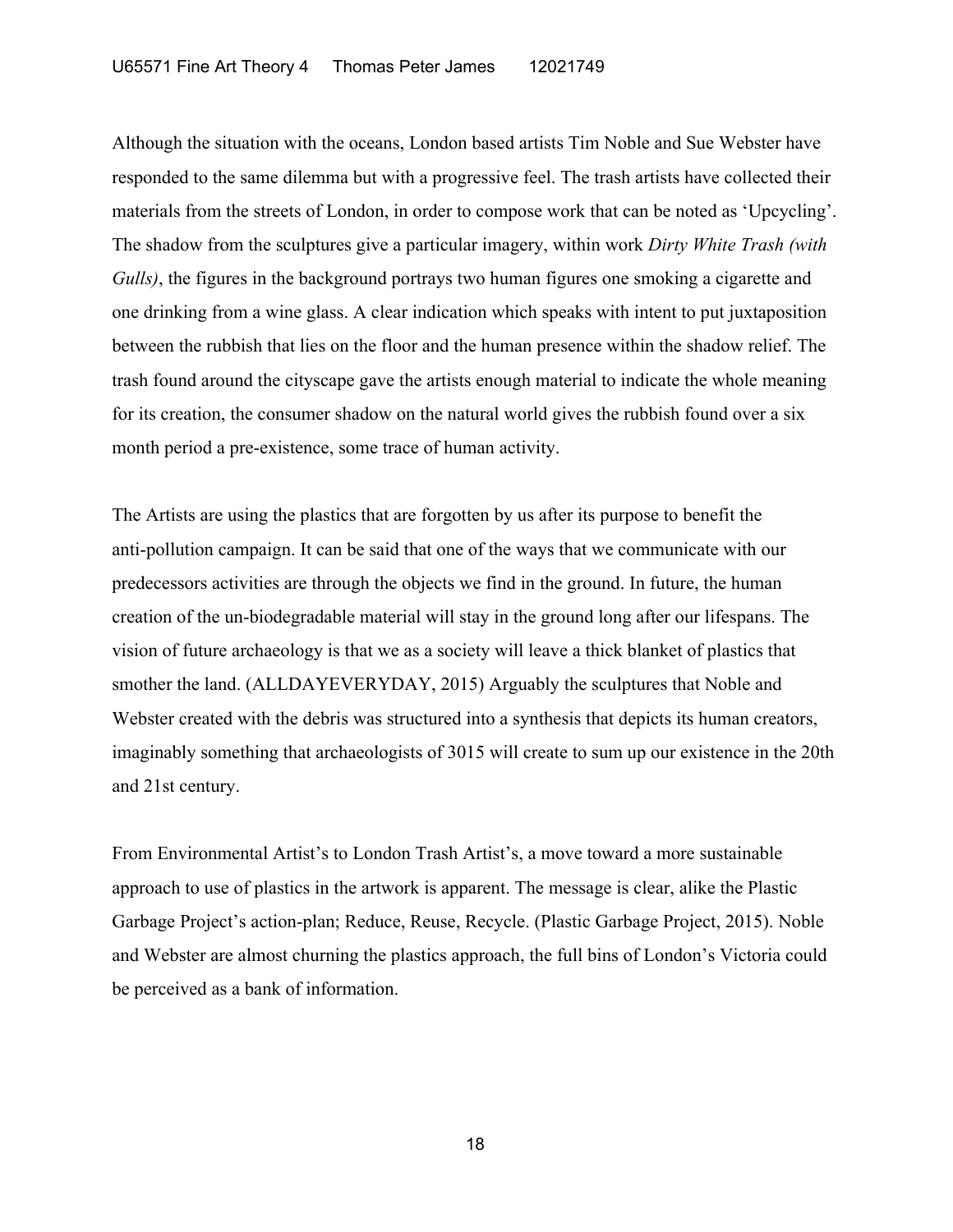'For a real collector all of an object's background participates in a magical encyclopaedia whose quintessence is the destiny of the object itself'. (Vergine, 2007)

Environmental artists one can think 'are concerned with the way both time and natural forces impact on objects and gestures, in an alternative aggressive and nurturing towards the landscape.' Among many things that define human condition, a connection with the environment is primary. Within the whole essence of all our activities, may it be Religion, Art, Futurism etc. the bigger picture is the nature. We work for it, we are disgusted by it, we consecrate it, and destroy it at the same time. (Kastner and Wallis, 2005, p. 15)

Within Robert Smithson's Spiral Jetty project the transporting 6,500 tonnes of material was considered necessary to form the spiral. Smithson, responded to the history of the region, 'where the continental railroads met and the golden spike was ridden'. Smithson adds that the land was devastated by industrial endeavours, in pursuit for profit from the land in the Great Salt Lake Region, Utah.

Smithson added 'A great pleasure arose from seeing all those incoherent structures. This site gave evidence of a succession of man-made systems mired in abandoned hope'. (Kastner and Wallis, 2005)

Smithson like the Futurists moved away from what the artist would call "mausoleums for art", too bound up with commodification and commercialism, which were alien to the true and free artistic spirit; (Phaidon, 2015) Relating to the conformism that the gallery offers. A less radical approach to the Futurists, Smithson revived and transported the abandoned materials from the early ravagers with the intention of creating a piece that reconnected the artist with the environment. The materials and the artist's own intentions, "which reflected his interest in science and geology." (Phaidon, 2015) Arguably is a step in the right direction.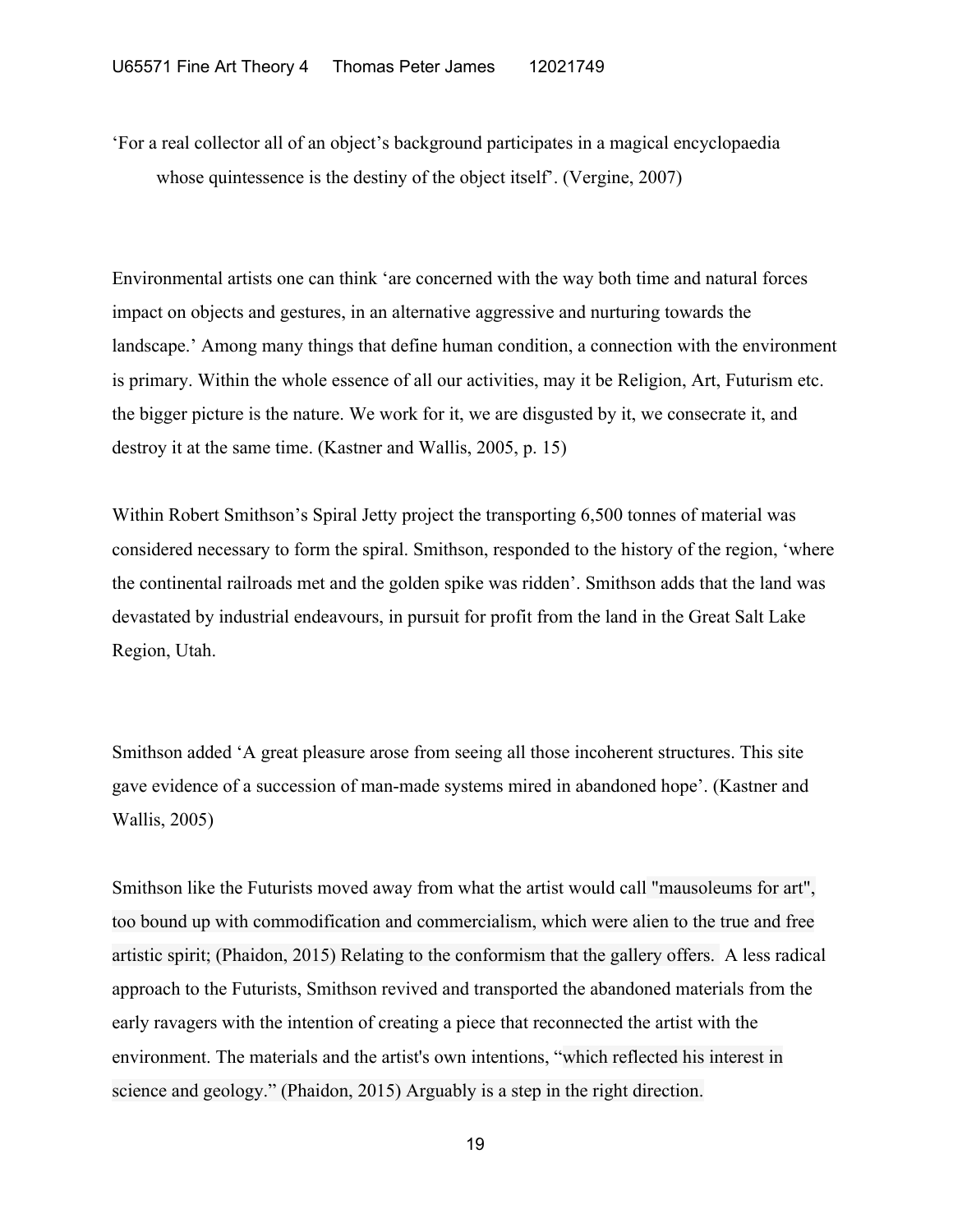Using something old and abandoned is upcycling, although the land suffered some abuse by the bulldozers that created the big scale work, gives a new outlook on the way that we produce art. In the same directions as Noble, Webber, Moretta and the Plastic Flotsam Project, a more sustainable profile has been put onto plastics, the recycling elements are finding ways into the industry, and although the situation is getting worse. More people are becoming aware of it through certain Medias.

In an attempt to make recycling foreseen to the industries, a video by ALLDAYEVERYDAY, involving musician Pharrell Williams is showing the public through the accessibility of YouTube, a message of what's going to happen, and displaying some alternatives to this happening. For instance within the documentary is a fashion show, curated by Pharrell Williams showing the new product from G-Star RAW *For the Oceans* that incorporate recycled bottles from the Oceans within the manufacturing of Denim jeans. Pharrell Williams, the creative director of *Bionic Yarn* is using the material made by the organisation to lure industries into sustainability, and by doing that the question of sustainability becomes publicised. Arguably through this attempt to raise awareness to the masses, the use iconic fashion labels gives a sense of superiority to the industry, in the bigger picture, departing them from other competition by having a nurturing global scheme in mind.

"We aim to raise awareness. No-one who has played this game will ever throw a plastic bottle in the ocean again" (G-Star RAW, 2015)

One can assume that Artists should have a certain set of principles that recognise the effect that the materials they use have on the environment.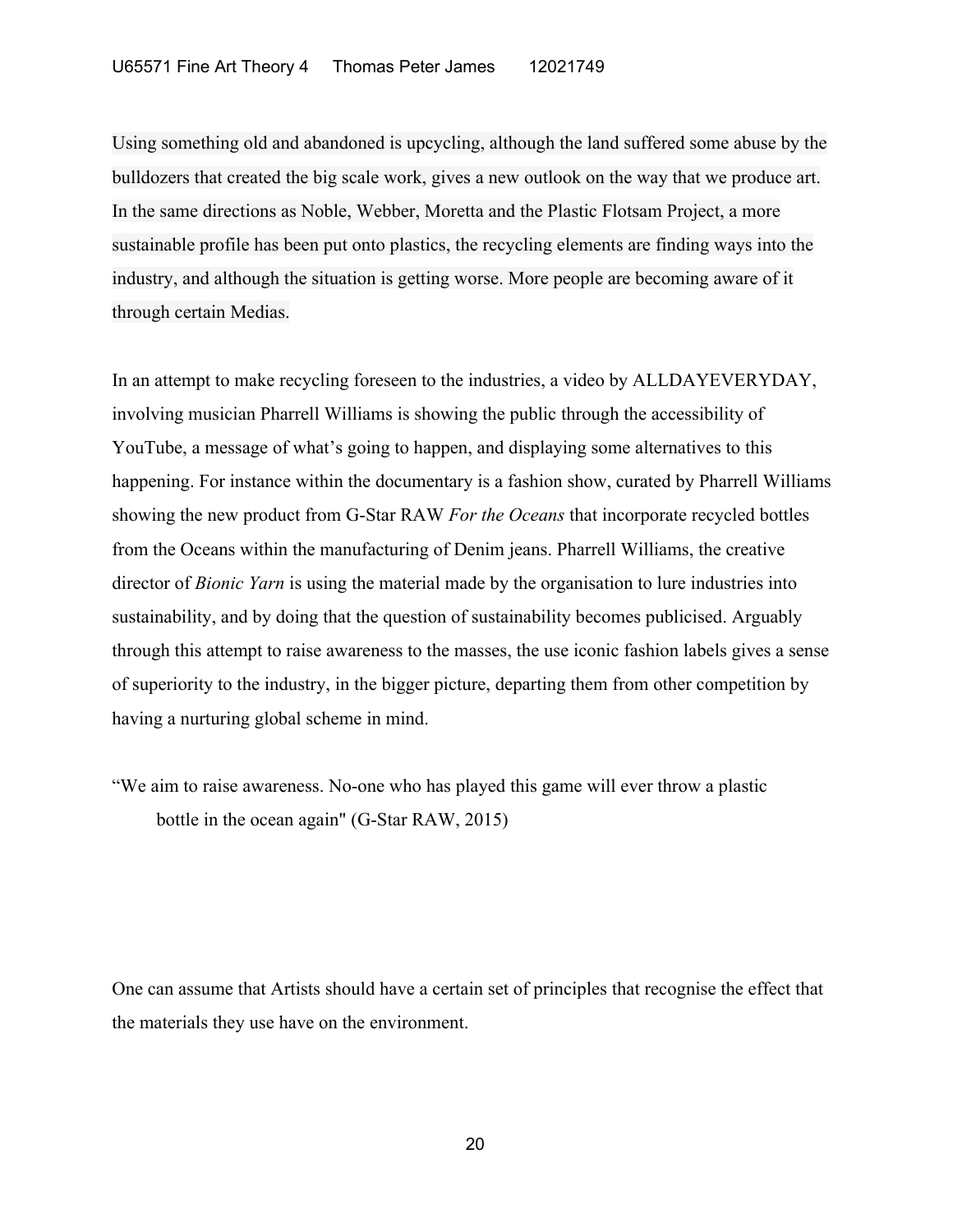The action-plan created by the Plastic Garbage Products allows the reader to engage with a *Reduce Reuse Recycle* scheme**. Similar to Williams' movement the** conclusion is to reuse what industry has already created. The way in which Pharrell Williams embedded the environment within his schemes, gives the fact that globally recognised figures can help cause a greater awareness of these issues. Although the thread isn't made from Williams' own hands, the promotion that got as far as a fashion show in the New York Fashion Week 8<sup>th</sup> of February 2014, advertising G-star RAW's For the Oceans campaign. Using a certain set of principles that benefit the environment, and reducing the Oceans from toxicity by a fraction, globally raising awareness of nature. One can agree that this is a step in the right direction. "Plastics require proper selection and knowledgeable use so that the artist's intentions can be fluently expressed". (NEWMAN, 1973, p.11)

Don't you think it's time that them certain Artist's asked themselves does Art make pollution acceptable?



Gstar RAW, Raw for the oceans, 2014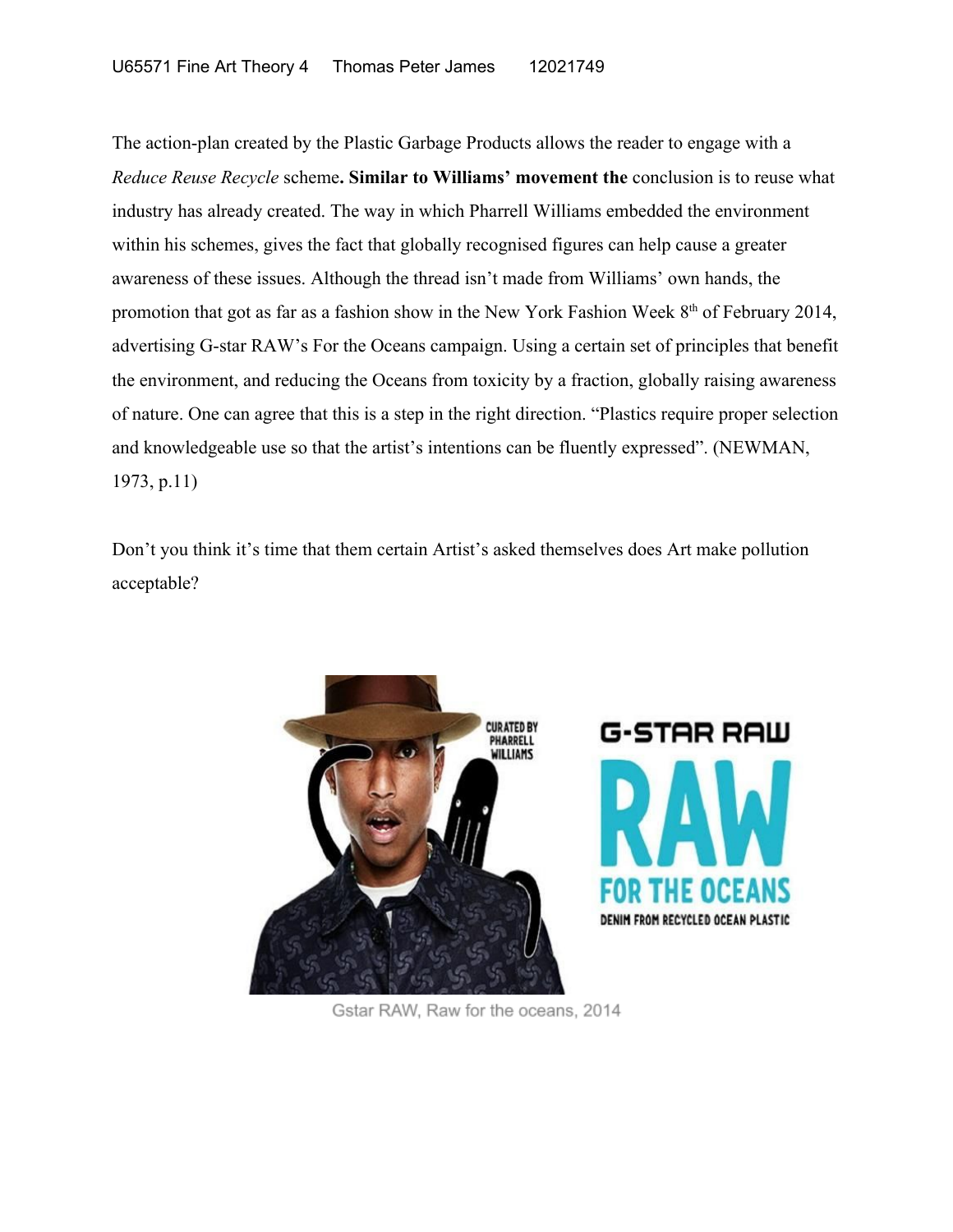## Image Bibliography

Tim Noble and Susan Webster, (1998), *Dirty White Trash (with Gulls)* [ONLINE]. Available at:https://en.wikipedia.org/wiki/Tim\_Noble\_and\_Sue\_Webster#/media/File:Dirty\_White\_Trash\_ (with Gulls),  $1998.jpg$  Accessed 01 December 15].

Etienne-Jules Marey, (1887), *Analysis of the Flight of a Seagull* [ONLINE]. Available at:http://theredlist.com/media/database/photography/history/precurseurs/etienne\_jules\_marey/00 3 etienne jules marey theredlist.png[Accessed 01 December 15].

Naum Gabo, (1938), *Construction in Space: Two Cones 1936, replica 1968* [ONLINE]. Available at:http://www.tate.org.uk/context-comment/articles/gallery-lost-art-naum-gabo [Accessed 01 December 15].

[ONLINE]. Available at:http://www.dwigmore.com/images/current/30s40sabstract/Biederman-6.jpg [Accessed 01 December 15].

Gino Marotta, (1966), *Natura modulare* [ONLINE]. Available at: http://www.artapartofculture.net/new/wp-content/uploads/2013/02/Gino-Marotta-Natura-mod ulare-1966.jpg [Accessed 01 December 15].

The plastic flotsam project, (1966), *Out to Sea?* [ONLINE]. Available at: https://s-media-cache-ak0.pinimg.com/736x/20/eb/3b/20eb3bfe9a6ca880ee7b4c952f891078.j pg [Accessed 01 December 15].

G Star RAW, (2014), *For the Oceans* [ONLINE]. Available at: http://www.mainlinemenswear.co.uk/blog/wp-content/uploads/2014/09/raw-for-the-oceanpharrell-collection.jpg [Accessed 01 December 15].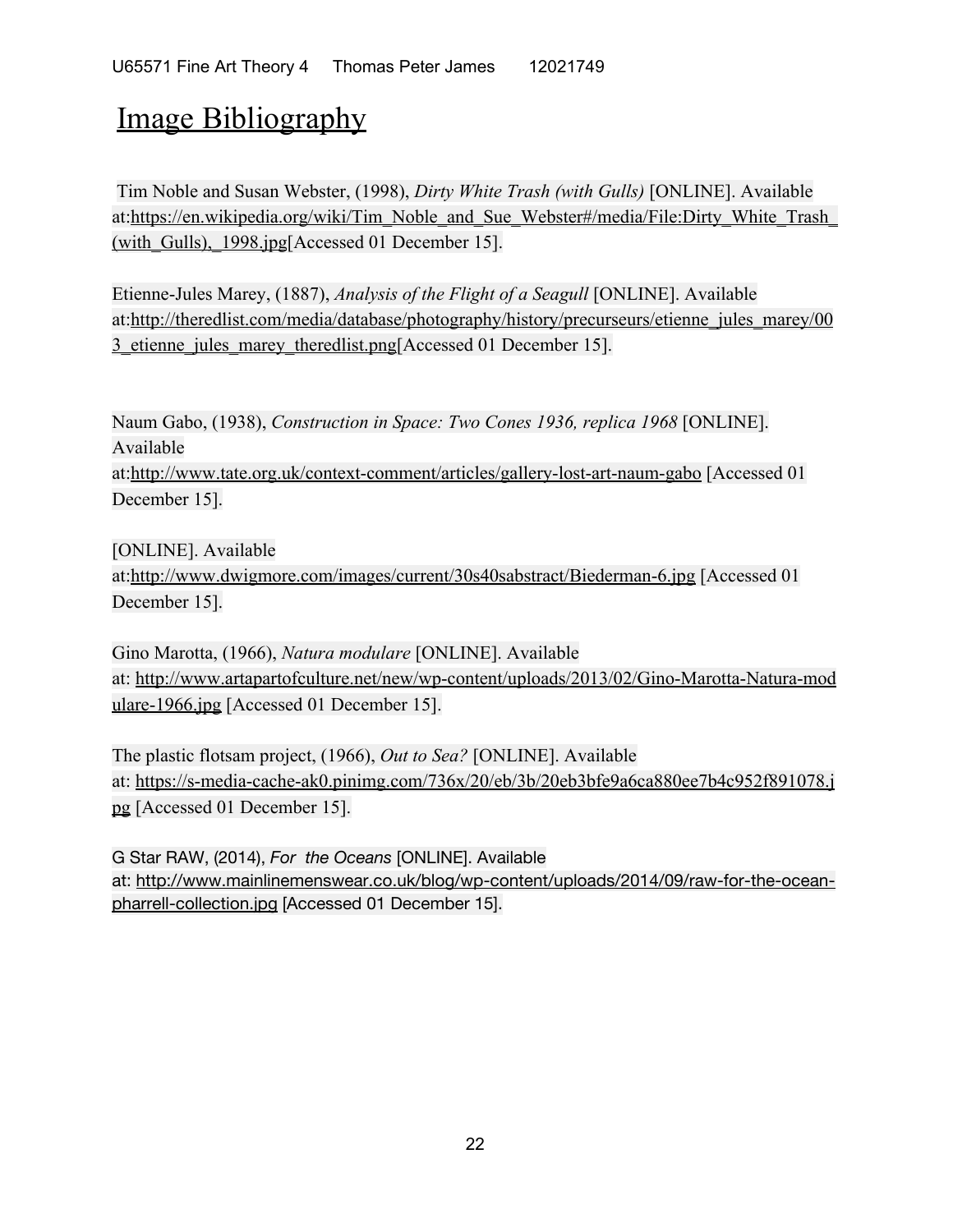# **Bibliography**

Constructivism | Tate. 2015. *Constructivism | Tate*. [ONLINE] Available at:[http://www.tate.org.uk/learn/online-resources/glossary/c/constructivism.](http://www.tate.org.uk/learn/online-resources/glossary/c/constructivism) [Accessed 19 November 2015].

[https://books.google.co.uk/books?id=LcshAAAAQBAJ&pg=PA504&lpg=PA504&dq=saggi+e+](https://books.google.co.uk/books?id=LcshAAAAQBAJ&pg=PA504&lpg=PA504&dq=saggi+e+documenti+del+novecento&source=bl&ots=xb1ZAQ6ihi&sig=O5RZzWmYnBPeLItJUPdjmrfl_L0&hl=en&sa=X&ved=0CEUQ6AEwBmoVChMIvcmN-6WdyQIVh-wUCh0hlgeP#v=onepage&q=plastics&f=false) [documenti+del+novecento&source=bl&ots=xb1ZAQ6ihi&sig=O5RZzWmYnBPeLItJUPdjmrfl\\_](https://books.google.co.uk/books?id=LcshAAAAQBAJ&pg=PA504&lpg=PA504&dq=saggi+e+documenti+del+novecento&source=bl&ots=xb1ZAQ6ihi&sig=O5RZzWmYnBPeLItJUPdjmrfl_L0&hl=en&sa=X&ved=0CEUQ6AEwBmoVChMIvcmN-6WdyQIVh-wUCh0hlgeP#v=onepage&q=plastics&f=false) [L0&hl=en&sa=X&ved=0CEUQ6AEwBmoVChMIvcmN-6WdyQIVh-wUCh0hlgeP#v=onepage](https://books.google.co.uk/books?id=LcshAAAAQBAJ&pg=PA504&lpg=PA504&dq=saggi+e+documenti+del+novecento&source=bl&ots=xb1ZAQ6ihi&sig=O5RZzWmYnBPeLItJUPdjmrfl_L0&hl=en&sa=X&ved=0CEUQ6AEwBmoVChMIvcmN-6WdyQIVh-wUCh0hlgeP#v=onepage&q=plastics&f=false) [&q=plastics&f=false](https://books.google.co.uk/books?id=LcshAAAAQBAJ&pg=PA504&lpg=PA504&dq=saggi+e+documenti+del+novecento&source=bl&ots=xb1ZAQ6ihi&sig=O5RZzWmYnBPeLItJUPdjmrfl_L0&hl=en&sa=X&ved=0CEUQ6AEwBmoVChMIvcmN-6WdyQIVh-wUCh0hlgeP#v=onepage&q=plastics&f=false) PAGE 238

Who's Who of Victorian Cinema. 2015. Who's Who of Victorian Cinema. [ONLINE] Available at:[http://www.victorian-cinema.net/skladanowsky.](http://www.victorian-cinema.net/skladanowsky) [Accessed 20 November

Art Deco Study Guide - Victoria and Albert Museum. 2015. Art Deco Study Guide - Victoria and Albert Museum. [ONLINE] Available at: [http://www.vam.ac.uk/content/articles/a/study-guide-art-deco/.](http://www.vam.ac.uk/content/articles/a/study-guide-art-deco/) [Accessed 21 November 2015].

Lost Art: Naum Gabo | Tate. 2015. Lost Art: Naum Gabo | Tate. [ONLINE] Available at:[http://www.tate.org.uk/context-comment/articles/gallery-lost-art-naum-gabo.](http://www.tate.org.uk/context-comment/articles/gallery-lost-art-naum-gabo) [Accessed 21 November 2015].

Patricia Bayer, 1988. Art Deco Source Book: A Visual Reference to a Decorative Style, 1920-40. 1st Edition. Phaidon Press Ltd.

Pontus Hulten, 1987. Futurism & Futurisms. 2nd Edition. Thames and Hudson.

 GINO MAROTTA (NE EN 1935) | 'STRUZZO ARTIFICIALE', PIECE UNIQUE, 1968 | 1960s, Sculptures, Statues & Figures | Christie's. 2015. GINO MAROTTA (NE EN 1935) | 'STRUZZO ARTIFICIALE', PIECE UNIQUE, 1968 | 1960s, Sculptures, Statues & Figures | Christie's. [ONLINE] Available at:[http://www.christies.com/lotfinder/sculptures-statues-figures/gino-marotta-struzzo-artificiale-p](http://www.christies.com/lotfinder/sculptures-statues-figures/gino-marotta-struzzo-artificiale-piece-unique-1968-5077024-details.aspx) [iece-unique-1968-5077024-details.aspx](http://www.christies.com/lotfinder/sculptures-statues-figures/gino-marotta-struzzo-artificiale-piece-unique-1968-5077024-details.aspx). [Accessed 23 November 2015].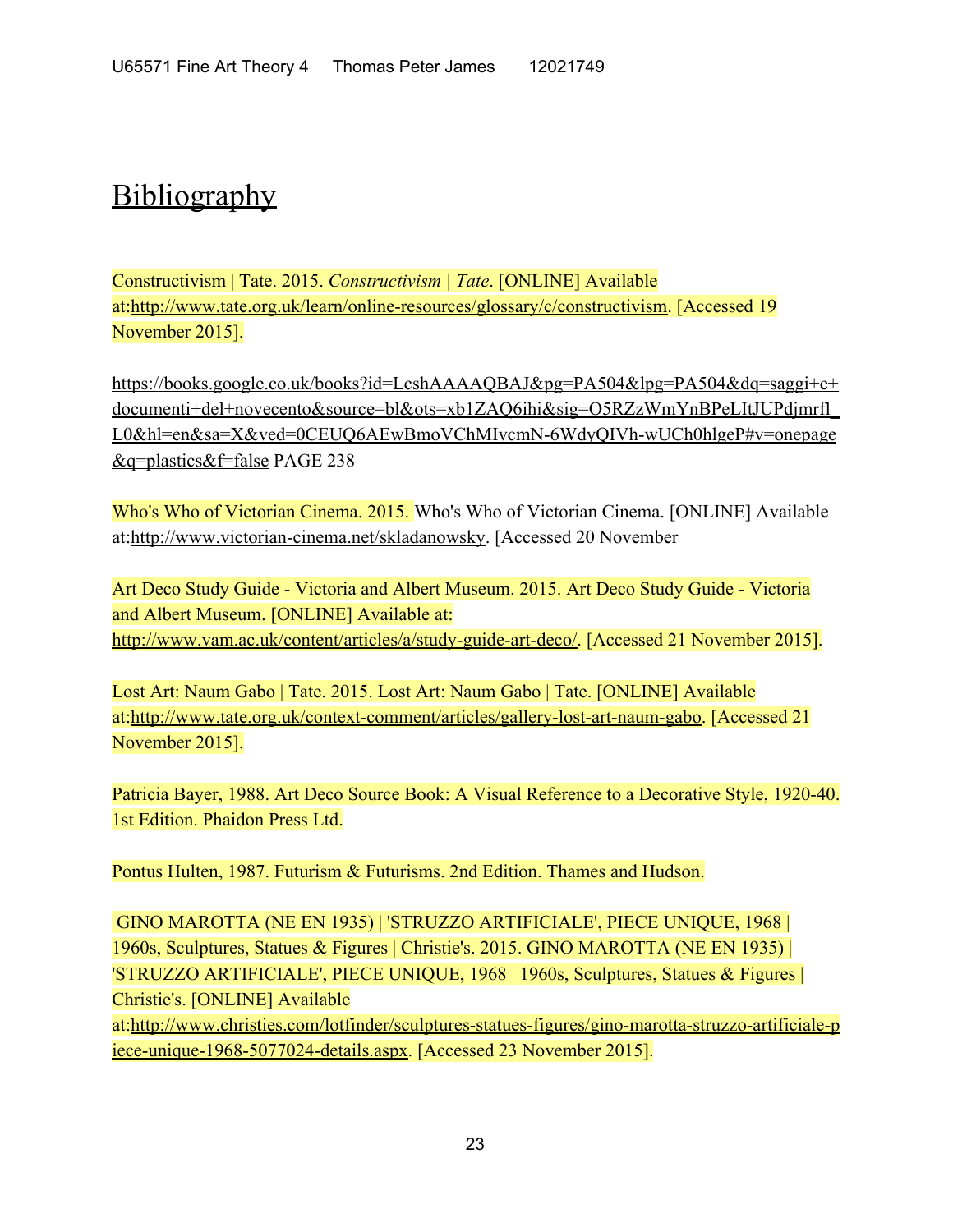U65571 Fine Art Theory 4 Thomas Peter James 12021749

Arte povera | Tate. 2015. Arte povera | Tate. [ONLINE] Available at:[http://www.tate.org.uk/learn/online-resources/glossary/a/arte-povera.](http://www.tate.org.uk/learn/online-resources/glossary/a/arte-povera) [Accessed 23 November 2015].

Futurism | Tate. 2015. Futurism | Tate. [ONLINE] Available at: [http://www.tate.org.uk/whats-on/tate-modern/exhibition/futurism.](http://www.tate.org.uk/whats-on/tate-modern/exhibition/futurism) [Accessed 24 November 2015]. Out to Sea . 2015. Out to Sea . [ONLINE] Available at: [http://www.museum-gestaltung.ch/en/exhibitions/touring-exhibitions/on-offer/out-to-sea/.](http://www.museum-gestaltung.ch/en/exhibitions/touring-exhibitions/on-offer/out-to-sea/)

[Accessed 23 November 2015].

Plastic Garbage Project - Problems. 2015. Plastic Garbage Project - Problems. [ONLINE] Available at:<http://www.plasticgarbageproject.org/en/plastic-garbage/problems/>. [Accessed 23 November 2015].

John Dahlsen - Environmental Artist. 2015. John Dahlsen - Environmental Artist. [ONLINE] Available at: [http://www.johndahlsen.com/enviro\\_art.html](http://www.johndahlsen.com/enviro_art.html). [Accessed 23 November 2015].

Exhibition Guide | Tate. 2015. Exhibition Guide | Tate. [ONLINE] Available at:<http://www.tate.org.uk/whats-on/tate-britain/exhibition/eadweard-muybridge/exhibition-guide>. [Accessed 24 November 2015].

ILFORD - About Ilford. 2015. ILFORD - About Ilford. [ONLINE] Available at:<http://www.ilfordphoto.com/aboutus/page.asp?n=23>. [Accessed 24 November 2015].

Boccioni. 2015. . [ONLINE] Available at: [http://www.tate.org.uk/art/artworks/boccioni-unique-forms-of-continuity-in-space-t01589/text-ill](http://www.tate.org.uk/art/artworks/boccioni-unique-forms-of-continuity-in-space-t01589/text-illustrated-companion) [ustrated-companion](http://www.tate.org.uk/art/artworks/boccioni-unique-forms-of-continuity-in-space-t01589/text-illustrated-companion). [Accessed 24 November 2015].

Alex Danchev, 2011. Modern Classics 100 Artists' Manifestos: From The Futurists To The Stuckists (Penguin Modern Classics). Edition. Penguin Classic.

Exhibition review: Unique Forms: Umberto Boccioni, Estorick Collection, London N1 | Art and design | The Guardian. 2015. Exhibition review: Unique Forms: Umberto Boccioni, Estorick Collection, London N1 | Art and design | The Guardian. [ONLINE] Available at:[http://www.theguardian.com/artanddesign/2009/jan/18/unique-forms-umberto-boccioni.](http://www.theguardian.com/artanddesign/2009/jan/18/unique-forms-umberto-boccioni) [Accessed 24 November 2015].